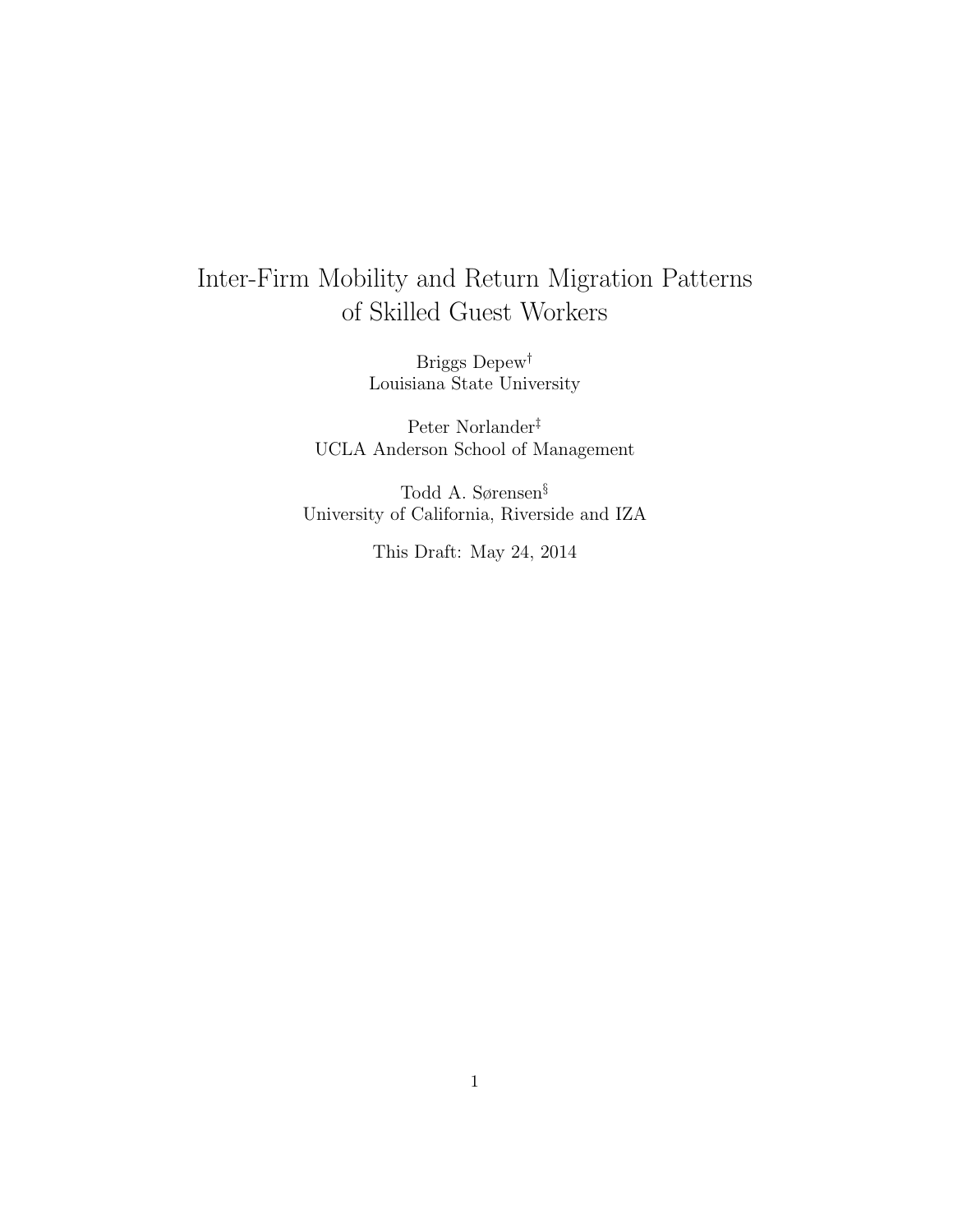#### Abstract

Critics of high-skilled visa programs argue that program regulations cause workers to be tied to their sponsoring firm, and that the programs lack a vehicle for adjusting the number of visas available during a recession. Using unique employee data from six major Indian IT firms, we find that these guest workers exhibit a significant amount of inter-firm mobility that varies over both the earnings distribution and the business cycle. Suggesting that despite regulatory frictions of the visa programs, competitive pressures are present in this labor market. Furthermore, we find that rates of return migration increase with the unemployment rate.

†bdepew@lsu.edu ‡peter.norlander.2013@anderson.ucla.edu § todd.sorensen@ucr.edu We would like to thank Randy Akee, Leah Boustan, Peter Brummond, Gordon Dahl, Dave Fairris, Boris Hirsch, Elke Jahn, Bill Lincoln, Sankar Mukhopadhyay, Mindy Marks, Naci Mocan, Chad Sparber, Doug Webber, and Tiemen Woutersen for their helpful comments. In addition, we appreciate the feedback received at University of Nevada Reno, UCLA, UT-Dallas UT-Austin, Whittier College, the 2013 meetings of the Southern Economics Association, the 2014 meetings of the American Economics Association, and the 2014 meetings of the Society of Labor Economists.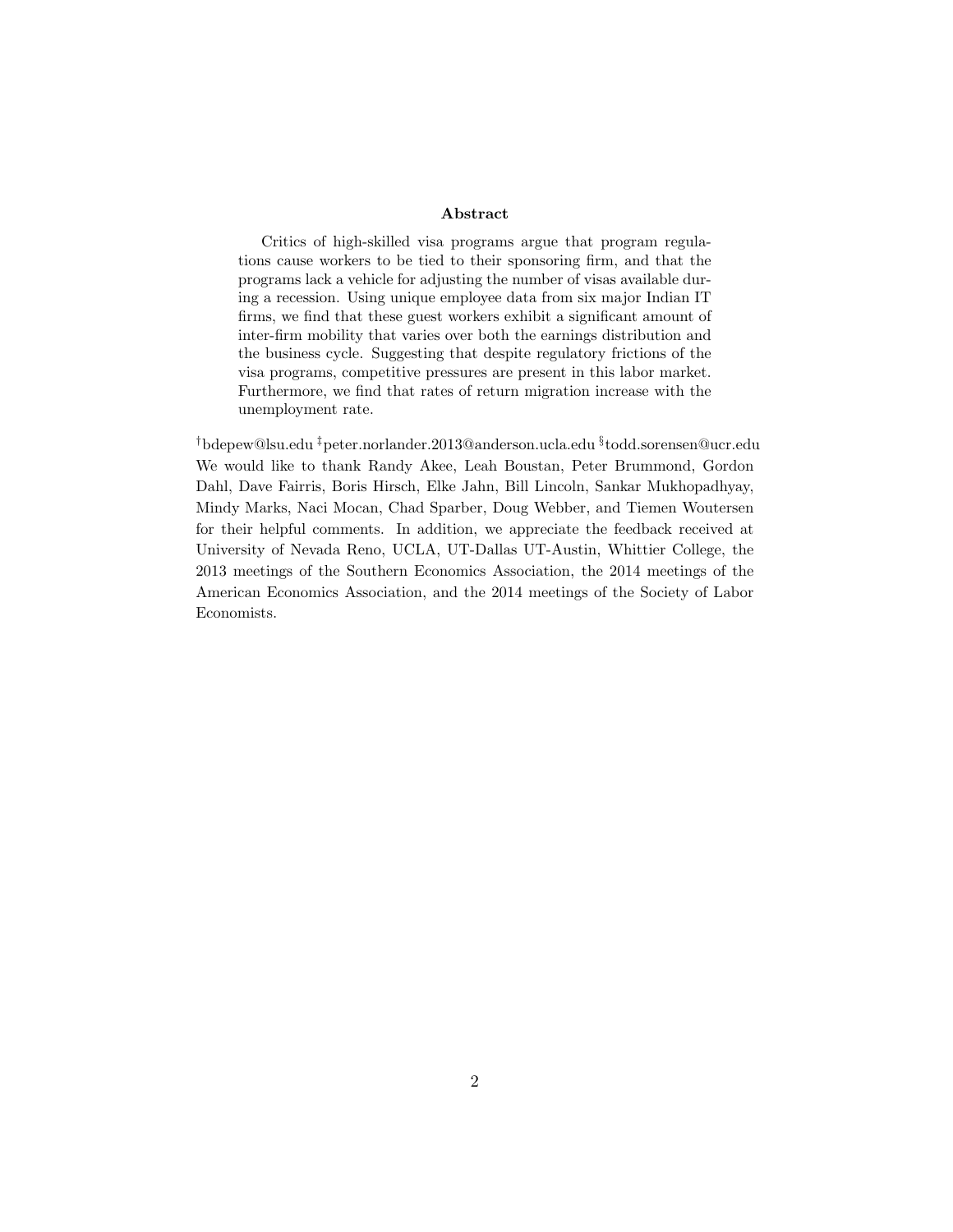# 1 Introduction

Since the information technology (IT) boom in the mid 1990s, the U.S. economy has relied more heavily on high skilled guest workers. In addition to traditional information technology firms that employ migrant IT workers, there has been a surge in the number and size of India based IT firms that, in addition to providing "off-shoring" services to U.S. firms, also act as labor market intermediaries. They do so by placing a large number of their IT professionals at U.S. firms on skilled guest worker visas. The impact of high skilled guest workers on the U.S. economy continues to be debated in the political arena. Proponents of an expanded visa program argue that higher levels of skilled immigration will lead to higher growth rates through more innovation (Kerr and Lincoln 2010, Hunt and Gauthier-Loiselle 2010), while opponents argue that high-skilled immigration has negative effects on the labor market outcomes of native workers (Borjas 2009, Borjas and Doran 2012). In spite of the increased role of high skilled guest workers in the U.S. economy, their has been limited empirical evidence addressing many of the issues at the heart of the debate. Our analysis addresses two important concerns about the institutional features of guest worker programs, in particular, concerns raised by Hira (2010b) and others that: 1) "guest workers [on the visa] can find themselves in working conditions akin to indentured servitude" (Dorning and Fanning 2012), and 2) that the program has no labor market test to ensure that immigrants do not crowd out citizens during periods of heightened unemployment.<sup>[1](#page-0-0)</sup>

In this paper, we exploit a unique dataset of employee records from six large Indian IT firms operating in the U.S. in order to analyze the job mobility and return migration patterns of Indian guest workers. Employee level payroll data allows us to study this topic for a sizable and particularly important portion of the guest worker population. Our data consists of over 70,000 Indian workers on temporary visas from 2003-2011, which we show to represent over one third of H-1B and L-1 visas granted to the ten largest firms in this industry. We present three main findings regarding the inter-firm mobility of these workers. First, guest workers at these firms exhibit significant inter-firm mobility. Second, this inter-firm mobility is negatively related with earnings, suggesting the existence of competitive market pressures. Third, the negative relationship between earnings and

<sup>&</sup>lt;sup>1</sup>Further information suggesting that workers on these visas may be vulnerable to exploitation includes the following Employment Policy Institute (EPI) report Hira (2010b), AFL-CIO report (Dorning and Fanning 2012), and research by Matloff (2013) and Chakravartty (2006).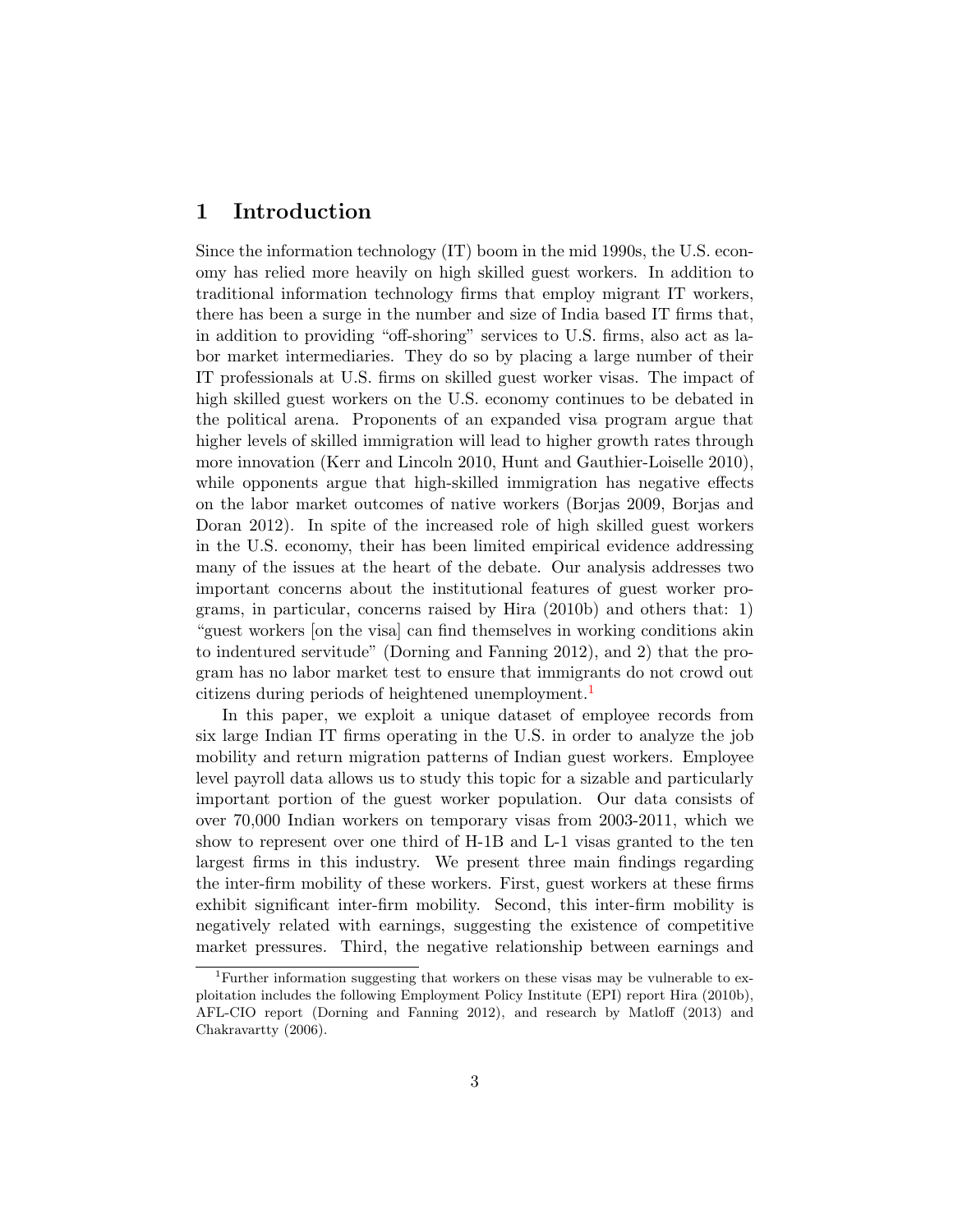inter-firm mobility is more intense when unemployment is lower.

The degree of inter-firm mobility is important in labor markets because if firms take advantage of workers, then workers' primary recourse is to freely quit their jobs and find better employers. However, guest worker programs impose frictions that impede mobility. H-1B guest workers are free to move between employers at anytime if they find an employer that is willing to transfer their visa. The explicit cost of transferring an H-1B visa between employers ranges between  $$2000$  $$2000$  $$2000$  and  $$5225.<sup>2</sup>$  L-1 guest workers face greater mobility constraints because their visa cannot be transferred. To switch employers, they must find a firm willing to sponsor an H-1B visa for them or they must obtain permanent residency. Job mobility in a market with this type of regulatory friction has yet to be empirically addressed in the literature, with the exception of the recent working paper by Naidu, Nyarko and Wang (2014). Intuition would strongly suggest that workers facing these frictions would be less mobile than native workers. However, the labor market for IT professionals is characterized by high rates of mobility, and thus strong competitive market pressures that may mitigate the effect of these regulatory frictions. Hyde (1998) describes the labor market in the information technology industry in areas such as Silicon Valley to have "rapid mobility", "short tenures", and "weak loyalty to individual firms." The actual degree of mobility of these workers is an empirical question that we directly assess in this paper.

In addition to our findings on inter-firm mobility, this paper makes valuable contributions to understanding the return migration patterns of these workers. Specifically, we find that return migration is negatively related to earnings and that this relationship generally becomes more intense when the unemployment rate is higher. This pattern of return migration should partially alleviate some concerns of opponents of guest worker programs, as the nature of return migration acts as an automatic counter-cyclical stabilizer of labor supply. This finding also contributes to the migration literature, by confirming previous findings of positive selection in migration (Abramitzky, Boustan and Eriksson 2014).

# 2 Background on Skilled Guest Worker Visa Programs

The Immigration Act of 1990 created the H-1B and L-1 visa categories. The H-1B visa program is intended to enable organizations to bring workers into

<sup>&</sup>lt;sup>2</sup>See <http://www.uscis.gov> for details on the level of these fees.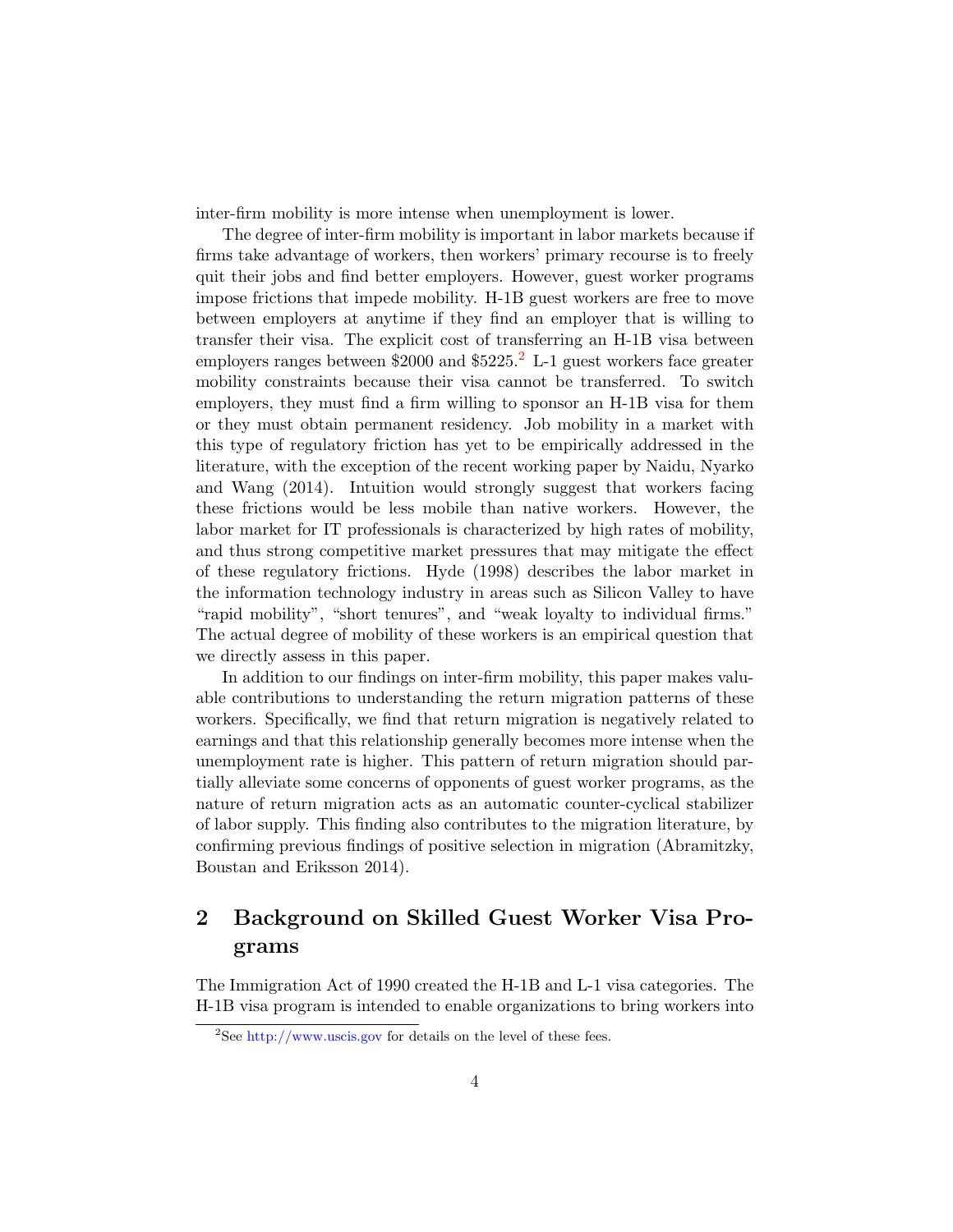the U.S. in certain skilled occupations that are experiencing labor shortages. The L-1 visa is meant for multinational firms that need to transfer overseas workers to their U.S. operations, but has also been used by Indian IT firms to place their workers in temporary employment at U.S. firms.<sup>[3](#page-0-0)</sup> Both H-1B and L-1 visas require organizational sponsorship. These visas are referred to collectively as "skilled" guest worker visas because they require recipients to have a college education (Hunt 2010). Individuals who receive H-1B visas are required to possess skills in a "specialty occupation" while holders of L-1 visas are expected to possess "specialized knowledge". Both the H-1B and L-1 visas are issued to individuals for initial periods of three years and may be renewed once for a total of six years, after which the temporary worker must either return home or apply for permanent residency. There is an annual limit on the number of H-1B visas available, but there is no annual limit on the number of L-1 visas available.<sup>[4](#page-0-0)</sup>

In its last major revision of the H-1B visa program, the American Competitiveness and Worker Investment Act for the 21st Century of 2000 (AC21), Congress addressed some concerns about the "portability" of the H-1B visa and enacted reforms aimed at preventing worker exploitation. Prior to AC21, H-1B workers had been able to switch employers only after the approval of a new petition, which could take in excess of six months to obtain. With the AC21 revision, workers who were already on an H-1B visa could now switch employers immediately upon the initiation of a sponsorship petition by their new employer. As the Congressional Record indicates, Congress felt that a competitive and properly functioning labor market was critical in order to insure that H-1B workers were not exploited. As the legislative committee report declared, "the market would not tolerate exploitation, especially given the fierce competition for skilled workers. An H-1B employee who is not being treated fairly can easily be petitioned by another employer and switch to work for that employer" (Hatch  $2000$ ).<sup>[5](#page-0-0)</sup> While regulations

<sup>3</sup>Legislation enacted in 2004 restricted the use of L-1 visas by "job-shops" that contract L-1 workers out to other firms, and starting in 2009, the Obama administration began a crackdown on L-1 usage, especially with regard to applications from India (National Foundation for American Policy 2012).

<sup>4</sup>An annual cap of 65,000 was initially placed on the number of H-1B visas available. The American Competitiveness and Workforce Improvement Act of 1998 increased the H-1B visa cap to 115,000 for 1999 and 107,500 for 2000. The American Competitiveness and Worker Investment Act for the 21st Century of 2000 increased the cap to 195,000 through 2003, after which the number of visas reverted to 65,000. Additional changes allowed another 20,000 recipients of post graduate degrees obtained in the U.S. to receive this visa.

<sup>&</sup>lt;sup>5</sup>Unfortunately, our data does not span the necessary years to enable us to measure the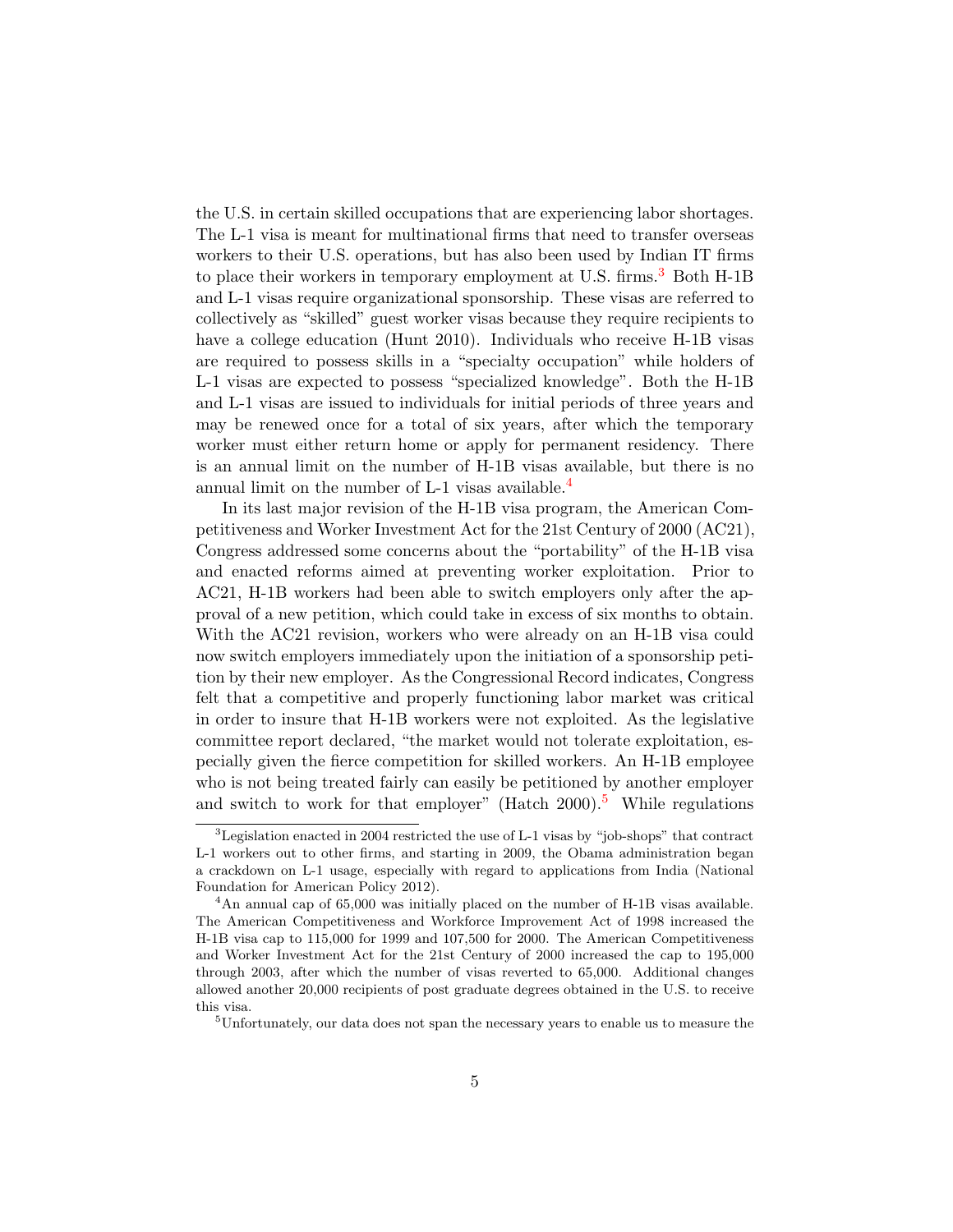prohibit workers on an L-1 visa from switching jobs in the same manner as workers on an H-1B, L-1 workers are able to switch jobs if they find a new employer who will sponsor them for an H-1B visa, or if they are able to obtain permanent residency.

Despite the reforms of AC21, guest workers still face higher job mobility costs than do native workers or permanent residents. A skilled worker who meets the eligibility criteria for an H-1B visa cannot find employment in the U.S. without also finding an employer willing to undergo a time-consuming and expensive visa application and sponsorship process.<sup>[6](#page-0-0)</sup> In order to hire H-1B workers, firms must also provide evidence regarding the non-displacement of native workers and the notification of current employees. These regulations act as an additional friction and may limit the number of employers willing to hire skilled guest workers. Therefore, the number of outside options available to guest workers wanting to move may be limited.

In addition to popular perception and some scholarly acceptance of the view that guest skilled workers are tied to the firm (Kerr, Kerr and Lincoln 2013, Bound, Braga, Golden and Khanna 2014), several case studies have uncovered worker testimony regarding the implications of employer unwillingness to sponsor H-1B workers. Compared to having a green card (which allows workers to obtain another job without employer sponsorship), guest workers reported feeling "bound" and "tied down" to their employers (Banerjee 2006, Banerjee 2009). Banerjee reported that workers employed by Indian IT contractors found it difficult to obtain work directly from the American client firms from which they had been placed because these American firms preferred to maintain flexibility by outsourcing labor to Indian IT and other subcontractor firms.

Firm sponsorship of workers for permanent residency is thought to make

impact of this policy change. A recent working paper by Naidu et al. (2014) measures the impact of decreased regulatory frictions on low skilled guest workers in the United Arab Emirates, and finds significant increases in both earnings and mobility rates.

<sup>6</sup>A brief history of the fees includes a \$1,000 fee on large employers that sunset on October 1, 2003; but after December 8, 2004, this fee was restored and increased to \$1,500; after March 8, 2005, firms had to pay an additional \$500 fraud prevention fee; from February 17, 2009 to February 17, 2011, the Employ American Workers Act imposed additional restrictions on banks receiving bailout funds hiring workers on H-1B visas, and after August 14, 2011, an additional \$2,000 fee was imposed on each petition for an H-1B worker for certain employers. In addition to \$2,000 of administrative costs, the fees currently listed on the USCIS website are \$2,000 for all employers, an additional \$2,000 for large employers of H-1B visas, and an additional \$1,225 for expedited processing. These regulations also generate significant paperwork for the employer (the forms have an estimated paperwork burden of 3 hours and 45 minutes). This information was obtained from a series of press releases on the USCIS website: [http://www.uscis.gov/news-releases.](http://www.uscis.gov/news-releases)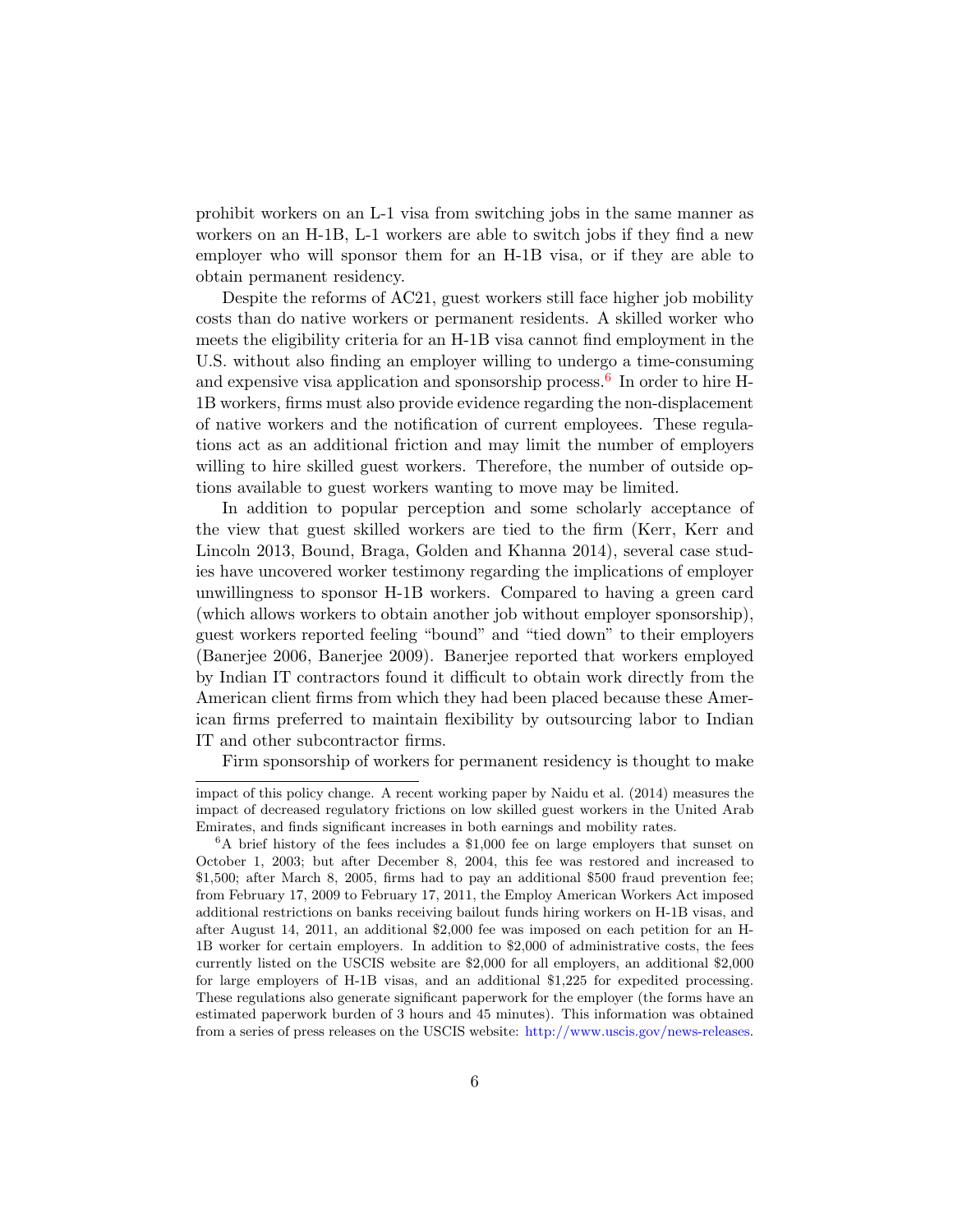employment particularly sticky. Matloff (2013) argues that workers sponsored by mainstream firms for permanent residency are "indentured servants" as they cannot switch jobs while in the lengthy process of applying for permanent residency, without losing their position in line. Indian IT firms such as those in our dataset apply for permanent residency for relatively few of their temporary migrant workers, and thus our workers may be more mobile than other workers.<sup>[7](#page-0-0)</sup> Thus, the actual degree of immobility of these workers is an important empirical question which our unique data will allow us to assess.

While we do not directly assess the impact of the guest worker programs on the earnings of these workers, our results are important in understanding the competitive pressures in this labor market which may affect the wage setting process. Two studies have analyzed the earnings of guest workers after obtained permanent residency (Mukhopadhyay and Oxborrow 2012, Kandilov 2007). Using data from the New Immigrant Survey, they show that temporary workers receive a 20-25% earnings boost once they receive a green card. Another study that examines green card holders and temporary workers finds that IT workers with a green card earn only 6.1% more than IT workers without a green card (Mithas and Lucas 2010). Lofstrom and Hayes (2011) finds that the earnings gap between H-1B workers and naturalized citizens was 13.6% in 2009.

# 3 Data and Empirical Strategy

#### 3.1 Data

Our dataset consists of employee records from six large Indian information technology companies. Companies in this industry are among the largest users of guest worker visas; these "offshore outsourcing" companies contract with major corporations in the U.S. and elsewhere to supply IT services (Hira 2010b). From the six Indian IT firms in out data, we observe 75,381 employee records for the years 2003-2011. In response to a Freedom of Information Act request, we obtained information on all firm visa sponsorship

 ${}^{7}$ Hira (2010a) constructs an immigrant yield measure that compares the number of immigrants sponsored by firms for temporary worker visas to the number that the same firms sponsor for permanent residence. The largest ten offshore outsourcing firms, including the Indian IT firms, sponsored only 6% as many workers for permanent residence as for H-1B visas in 2008, compared to 64% yields for traditional technology firms such as Microsoft, Cisco, Oracle, Qualcomm, Google, and Intel.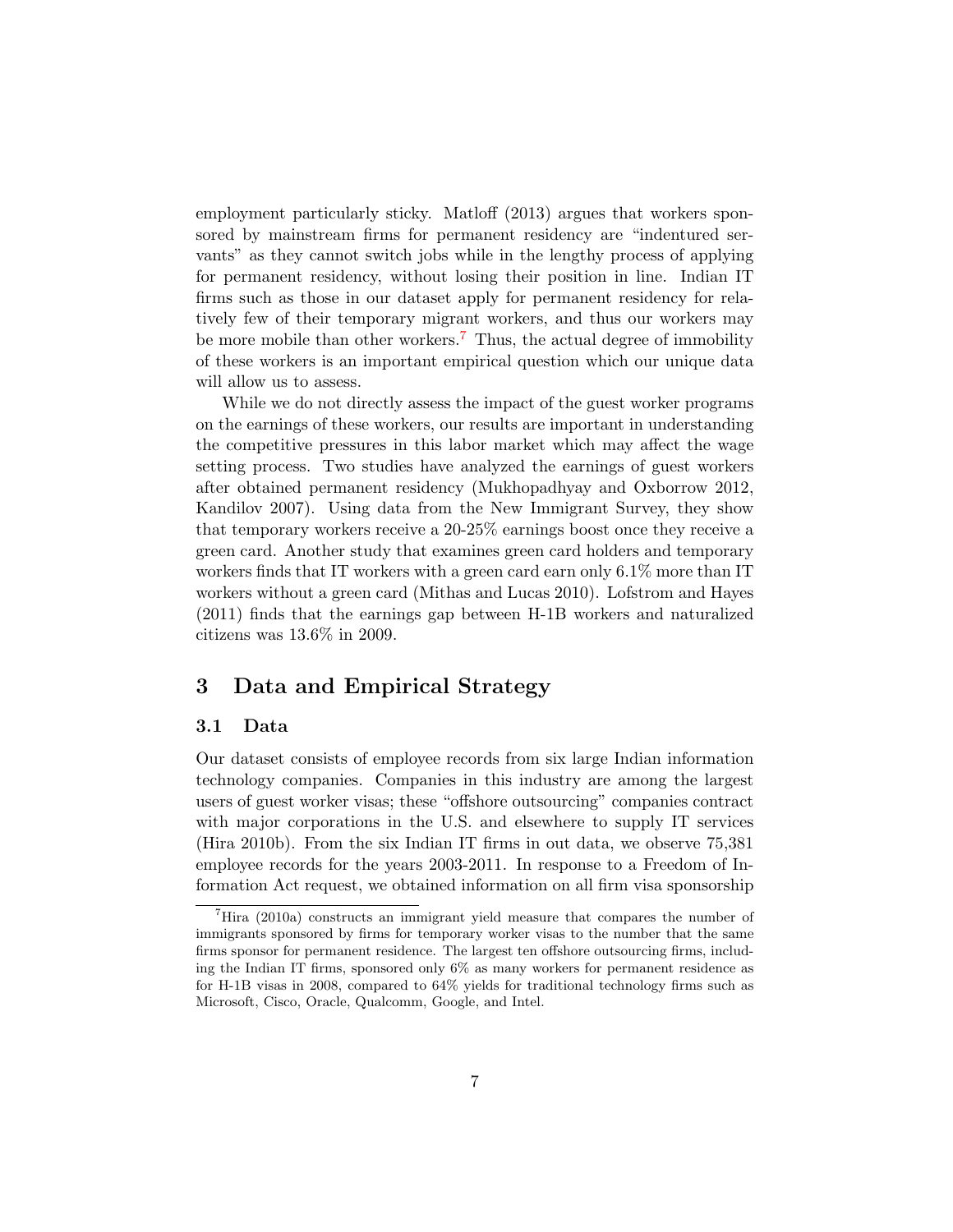from the USCIS for the years  $1993-2010$ .<sup>[8](#page-0-0)</sup> Our data shows that, between 2003 and 2010, the ten largest Indian IT firms sponsored a total of over 170,000 visas. Thus, our data captures well over one third of the workers in this industry.<sup>[9](#page-0-0)</sup>

Our data does not identify an individual's visa status. However, it is worth noting that according to the non-immigrant visa statistics found on the USCIS website, three times as many H-1B visas as L-1 visas were granted to Indian nationals.<sup>[10](#page-0-0)</sup> In addition to guest workers, our data also contains a small number of permanent residents and citizens, who frequently work as high-paid executives or lower-paid support workers. Hira (2010b) provides evidence that the large majority of workers in this industry are guest workers and provides three reasons why Indian IT firms do not hire U.S. workers: to facilitate knowledge transfer to India, to have an inexpensive labor source in the U.S., and to train workers who will return to India and continue to support operations remotely. From correspondence with our data provider, we have been informed that nearly all immigrants in our data consist of guest workers from India.

To address the issue that our data contains a small number of permanent residents and citizens, we begin by comparing the earnings distribution in our own data with the earnings distribution of guest workers who are IT professionals in other data sources. The Labor Condition Applications (LCA) data (Norlander 2015), contains earnings and occupation information for the H-1B workers that a firm petitions to place at a particular worksite. Table [1](#page-23-0) compares the distribution of earnings for computer programmer and developer occupations from the LCA data to our proprietary data. It shows that the earnings at the 99th percentile are higher in our data than in the LCA data, but earnings at the 1st percentile are quite similar.<sup>[11](#page-0-0)</sup>

These summary statistics, along with our general understanding of these firms, indicate that our data likely includes non-guest workers who are disproportionately highly-paid executives. Our data is then trimmed to reflect the middle 98% of the distribution of earnings in the LCA data, which results in us dropping  $5,086$  observations.<sup>[12](#page-0-0)</sup> As an additional step to validate

 ${}^{8}$ For more details on this data, see Norlander (2015).

 $^{9}$ Excluding observations from 2011, our data still consists of over 60,000 observations.<br><sup>10</sup>See USCIS website for more details, specifically Table 31: USCIS website for more details, specifically Table 31: [http://www.dhs.gov/yearbook-immigration-statistics-2012-nonimmigrant-admissions.](http://www.dhs.gov/yearbook-immigration-statistics-2012-nonimmigrant-admissions)

 $11$ If the earnings distributions of L-1 and H-1B workers in our data were substantially different, we would expect that the distribution of earnings in the LCA data and our own data would not match, as the LCA data includes only H-1B workers.

 $12$ In our data cleaning process, the trim above \$117,234 threshold cuts seven observations for each observation below the threshold. Overall, this trim results in the loss of 10% of our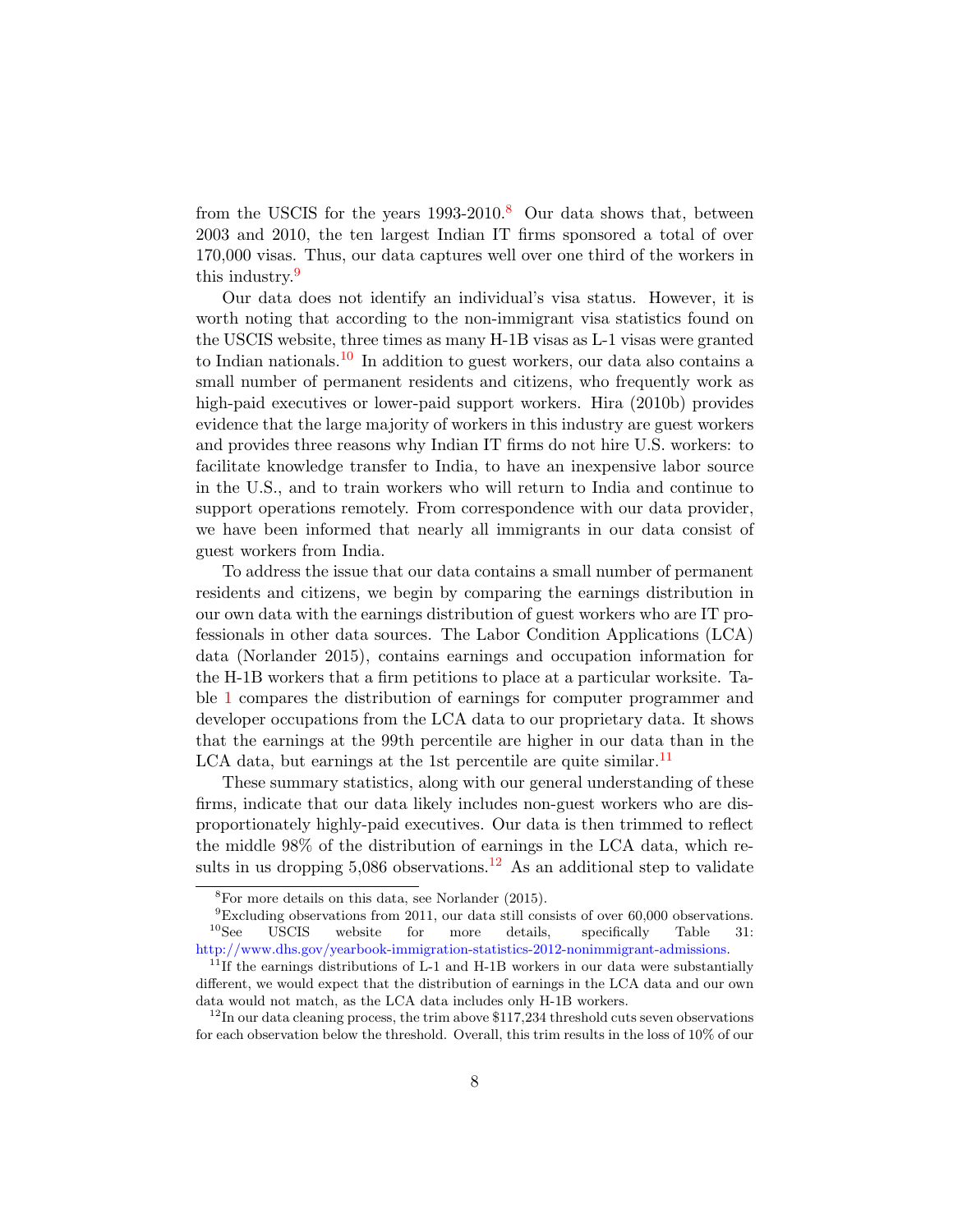this approach of trimming the data, we compare our trimmed data with data from the American Community Survey (ACS) that is trimmed at the same earnings thresholds for computer professionals born in India and residing in the U.S. between one and eight years. Table [2](#page-24-0) presents trimmed ACS data along with our trimmed firm data and shows that the workers in our trimmed dataset are similar with respect to age, gender, and earnings, although individuals in the ACS sample are more likely to be married. To further validate our trimmed sample, we note that the Lofstrom and Hayes (2011) sample of all H-1B visa holders from 2009 had a mean age of 30.6 in Information Technology, and annual earnings averaging \$76,698. This is comparable to our sample's average age of 30.4 and earnings of \$72,846. The similarities between our data and Lofstrom and Hayes (2011) further suggests that earnings distribution of L-1 workers must be similar to that of H-1B workers.

In our data on employment spells in the U.S., we observe both a start date and an exit date. The exit date takes two forms: it notes either the date on which a worker returned to India or the date on which a worker otherwise separated from employment and stayed in the U.S. Legally, both L-1 and H-1B workers would have to obtain employment at another firm in the U.S. to remain in the country.<sup>[13](#page-0-0)</sup> Because workers essentially have to find a new employer that transfers their visa in order for them to be allowed to stay in the U.S., we believe that the vast majority of separations observed (other than returns to India) are voluntary separations to employment at other U.S. firms (inter-firm mobility). We therefore refer to these separations as "quits". The other form of separations are workers who return to India, referred to as "returns". Specifically, returns likely stem from involuntary separations: expiration of one's visa, work is completed on a software development project, or the firm layoffs the visa worker. Return' may also include workers who voluntarily exit employment in the U.S. to return to India for a number of employment or personal reasons. Throughout, we use the term "separations" to refer to the set of all quits and returns.

We now turn to the summary statistics of our data. In Table [3,](#page-24-1) we present the mean and standard deviations of our key variables. The mean salary in our dataset is  $$72,846$  with a standard deviation of  $$13,415$ .<sup>[14](#page-0-0)</sup>

data. Also, it is worth noting that our results are robust to estimation on our untrimmed data, although we believe that this trimmed sample removes many of the non-guest worker employees at these firms.

<sup>&</sup>lt;sup>13</sup>A worker who did not obtain new employment would be "out of status." See <http://www.uscis.gov/USCIS/Resources/C2en.pdf> for further details.

 $14$ Note that the range of salaries in our sample is restricted to \$44,138 - \$117,234 for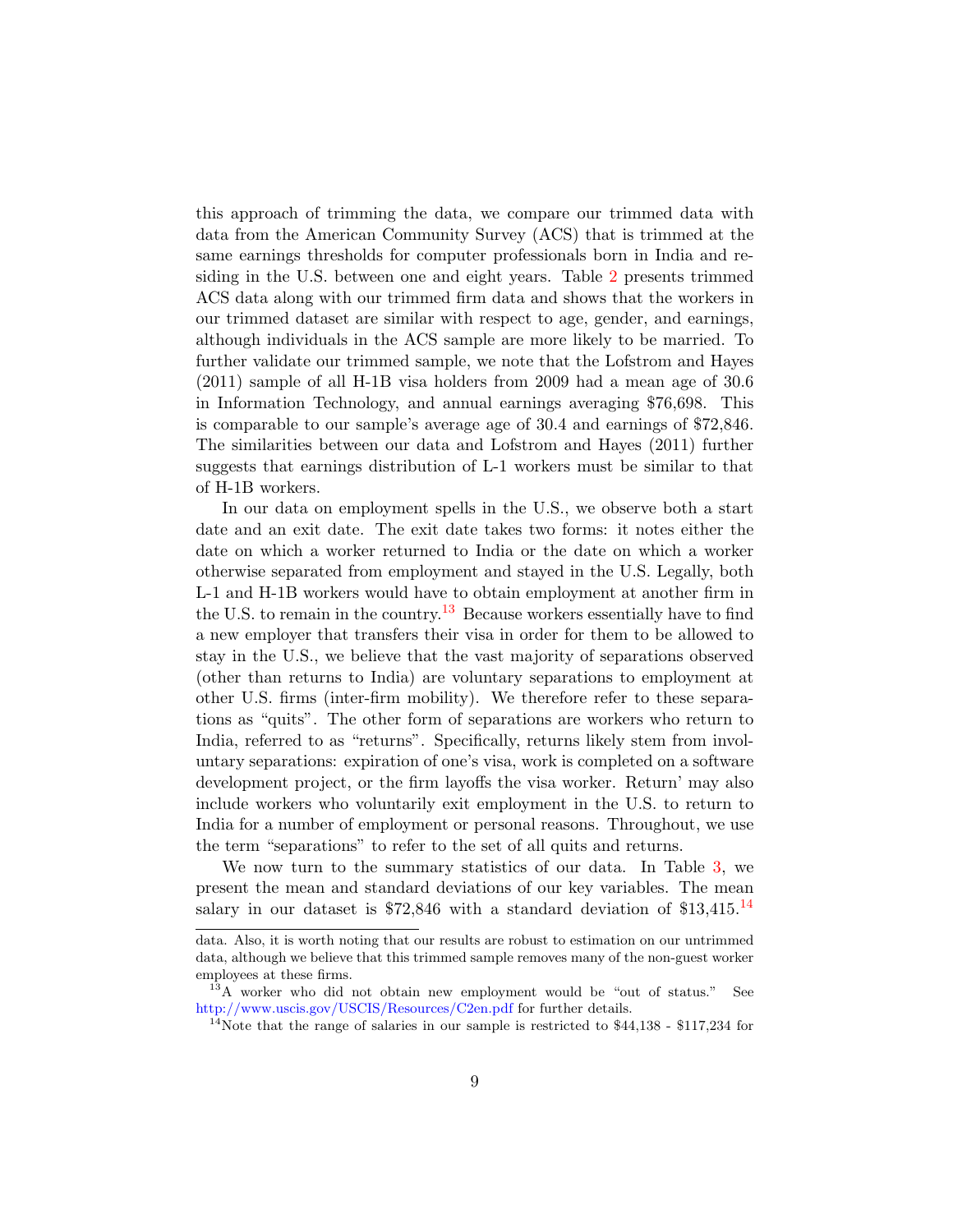Married individuals are a majority of our observations, and our sample is largely composed of young male workers. In our data we also observe the state in which the employee works. Using state level unemployment rates, we find an average unemployment rate of 7.82% faced by workers over the entire time period in our sample. Besides the start and end date in our data, our variables are not time-varying and are observed on the last date available for each employee.<sup>[15](#page-0-0)</sup>

A common assumption about this labor market is that the job mobility of guest workers is severely restricted or forbidden outright. For example, see Kerr et al. (2013) which states "once the work has started, the immigrant is effectively tied to the firm until obtaining permanent residency or obtaining another temporary visa," and Bound et al. (2014) which states that "an important feature of the H-1B visa is that the visa is for work at the specific firm. As a result, workers are effectively tied to their sponsoring firm." Our data allows us to speak directly to this assumption and demonstrates that this is not the case. Table [3](#page-24-1) reports the quit and return rates of all 70,295 workers in our sample and shows that 21 percent of these workers quit and 30 percent of these workers return to India. However, these quit and return statistics alone likely understate mobility as they contain a large number of workers who are still working at their firm (i.e. right-censored observations). The bottom panel of Table [3](#page-24-1) reports the quit and return rates for workers who began employment before September 1, 2005, allowing them to remain at risk of separation for atleast a full six years (the length of an H-1B visa), up through the last date in our study (September 1, 2011). This subset of our data consists of 9,673 workers, of which 39 percent quit and 47 percent return to India. Therefore, approximately 14 percent remained at the firm. This remaining percent would either be in the process of gaining, or have already gained, permanent residency. These summary statistics provide our first major finding and refute previous claims that guests workers within this this industry are "effectively tied to the firm."

To shed further light on the assumption of complete immobility, we display the the distribution of tenure for workers in our dataset. Figure [1](#page-27-0) shows the density of quits and returns to India by days of tenure for our full sample. Both separation and returns peak within the first year of arrival, and appear to fall monotonically after that. However, this figure includes a large number of workers who are right-censored (still employed at the end

reasons discussed earlier in this section.

<sup>&</sup>lt;sup>15</sup>We do not observe hours worked, however, given the structure of our data and industry practices and regulations for guest workers, which require minimum annual pay, we believe that all workers earn a fixed salary.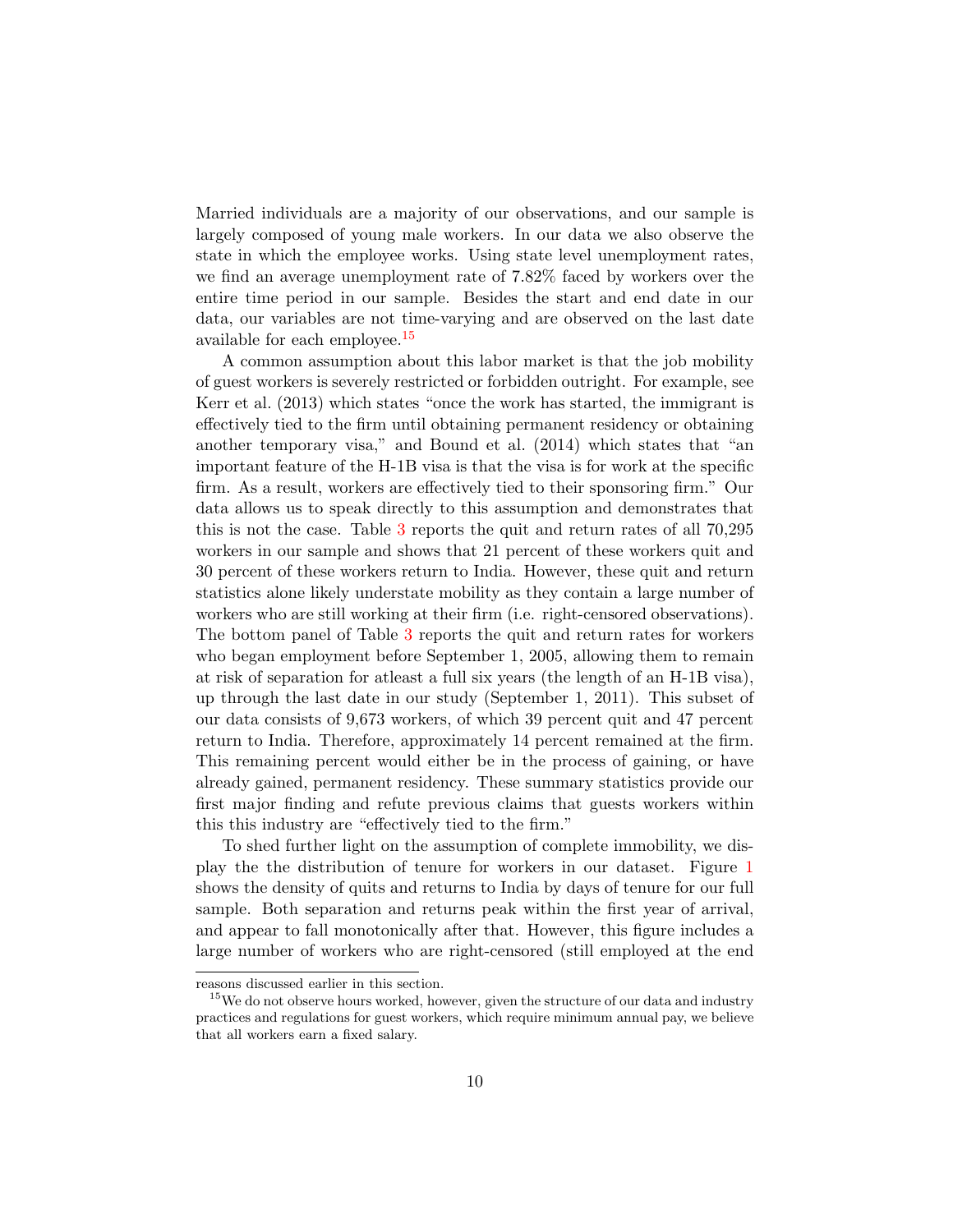of the period of study). Figure [2](#page-28-0) repeats this analysis for the subsample of only workers who started employment before September 1, 2005. We see that quits spike in the first two years after arrival in the U.S., fall in the third year, and rise again in the fourth, indicating strategic behavior by workers who separate only after the renewal of their visa. The observation that workers' inter-firm mobility varies with the visa cycle further illustrates that these workers possess a degree of non-random mobility. Returns, on the other hand, spike in the first year, and then fall before rising to a peak at the six-year point, after which visas expire.

Straightforward analysis of the summary statistics has shown that the workers in our data are actually quite mobile, with nearly two in five workers quitting within a time horizon of six years or greater. In the next section we continue to evaluate their mobility by turning our attention to which workers tended to separate and how this changed with fluctuations in the macro economy. According to standard search theory, such as Burdett and Mortensen (1998), a lower paid worker, all else equal, is more likely to voluntarily separate than a higher paid worker as the worker are more likely to receive an outside job offer that dominates their current low earnings. We expect this willingness to climb the job ladder to be particularly salient among guest workers, who have revealed themselves to be willing to relocate to a different culture thousands of miles from home to improve their earnings. In the next section we present our empirical strategy for testing for the gradient of separations with respect to earnings and how this gradient changes over the business cycle.

#### 3.2 Econometric Model

In this section we describe our empirical strategy for further analyzing the mobility patterns of Indian IT workers who are in the U.S. on temporary visas. We study the gradient of separations with respect to earnings by estimating "quit elasticities" and "return elasticities". We estimate these elasticities using duration analysis. The use of a duration model is a natural fit for modeling the length of an employment spell, as it allows us to exploit the time dependence of our duration data. Duration models have often been used to study different aspects of job mobility: Webber (2011) estimates the elasticity of separation with respect to earnings for all private sector workers in the US, Farber (1994) studies the role of state dependence and heterogeneity in the mobility patters of young workers and Loury (2006) studies the association between informal networks and the tenure of workers.

There are two ways in which an individual can exit our data: by quitting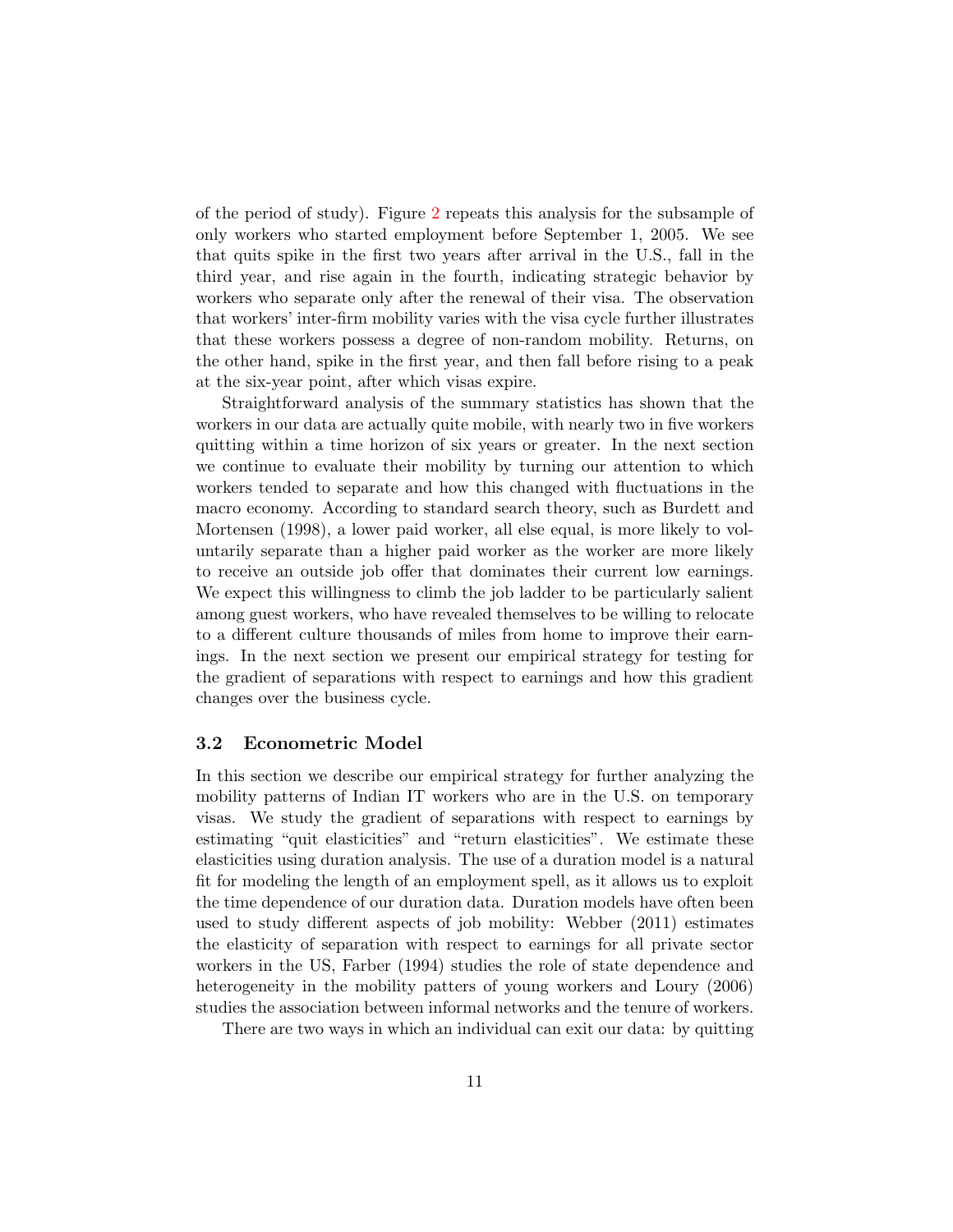(inter-firm mobility) or by returning to India. To separately model these two events, we estimate cause-specific hazard models using the semi-parametric Cox proportional model. A key advantage of the Cox model is that the partial likelihood function does not contain the baseline hazard function. Therefore, when estimating the model for quits (returns) we are able to allow for the presence of observations censored by an exit from the data due to a return (quit) without having to impose restrictive forms on the baseline hazard function. Essentially, we are separately estimating marginal hazards for quits and returns. Therefore, the hazard for cause  $j$  (quitting or returning to India) is given by

<span id="page-11-0"></span>
$$
\lambda_{i,j}(t|X_i(t)) = \lambda_{0,j}(t) \exp\left(\beta_j' X_i(t)\right) \tag{1}
$$

where  $\lambda()$  is the hazard function,  $\lambda_{0,j}$  is the baseline hazard for cause j, t is the length of tenure, and  $X_i(t)$  are the includes covariates for individual i. The vector of covariates include controls for: log salary, a third degree polynomial in the unemployment rate<sup>[16](#page-0-0)</sup>, log salary interacted with each component of the cubic of the unemployment rate, sex, marital status, a third degree polynomial in start age, firm specific indicators, year indicators, month indicators, and state indicators. Although the notation in equation [1](#page-11-0) suggests that we have time-varying covariates, only the state unemployment rate is time-varying.

We include the interactions of log salary and the unemployment rate in order to study how the gradient in separations with respect to earnings changes over the business cycle. Specifically, we allow for state level unemployment rates to proxy for the tightness of labor markets. To summarize the relationship between earnings and separations, we report separation elas-ticities calcualted at various levels of unemployment.<sup>[17](#page-0-0)</sup> Depew and Sorensen (2014) use employee records from two manufacturing firms from the interwar period to show that the elasticity of quits is likely to be greater during economic expansions than recessions. However, they do so using only variation over time between expansions and recession, while here we are able

<sup>16</sup>We use the monthly state level population unemployment rates as reported by the St. Louis Federal Reserve. We explored using the micro data of the monthly CPS to construct this measure for the industries or occupations more relevant to our study, but found evidence that this measure was measured with large amounts of error on account of small sample sizes. Specifically, the range of unemployment rates and variation from month to month suggested an imprecise measure.

 $17$ The elasticities are calculated using the estimated coefficients on log earnings and the interactions between log earnings and unemployement at the appropriate level of unemployment.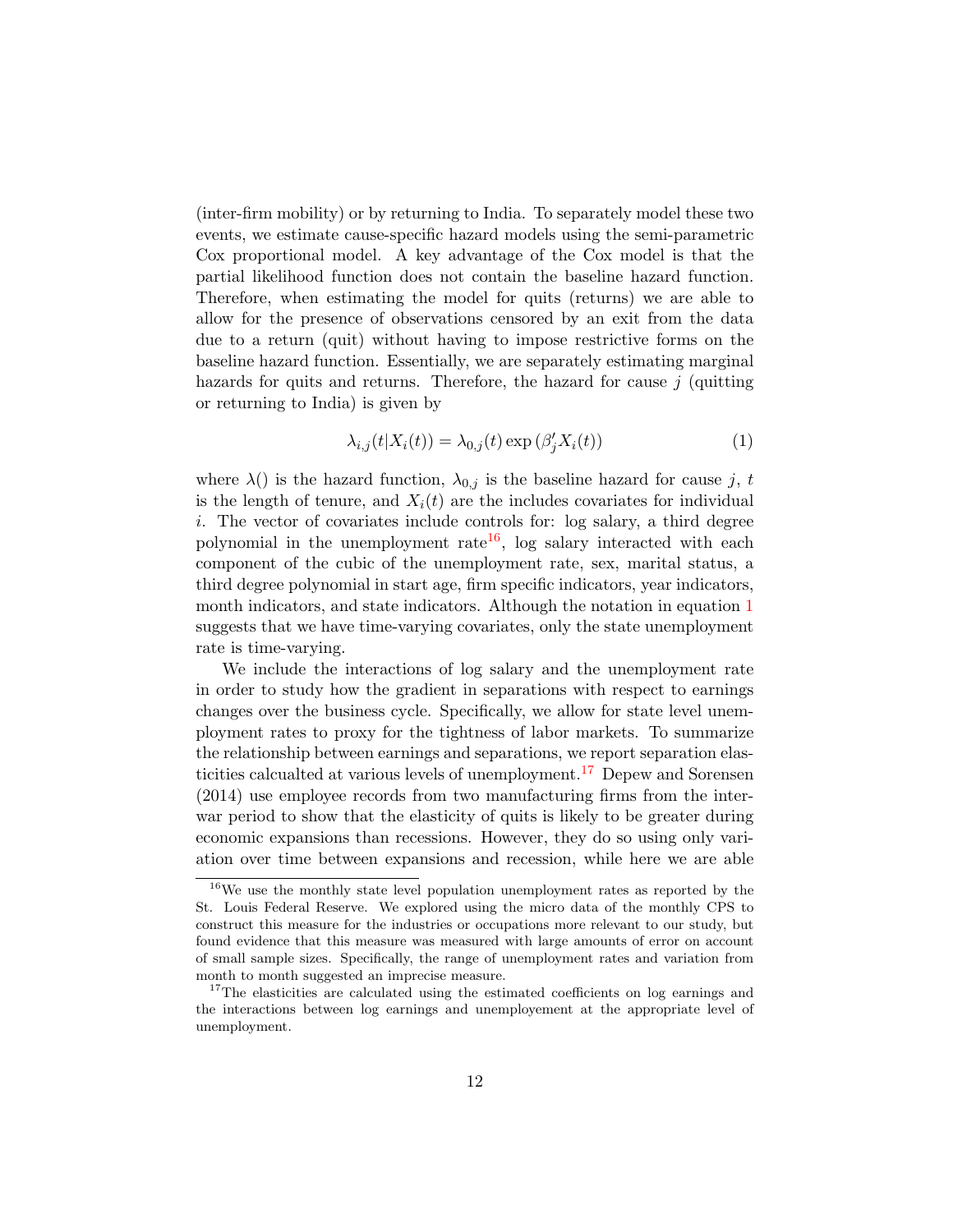to exploit both across time and across state variation in the unemployment rate, as is done in a recent working paper by Hirsch, Jahn and Schnabel (2013).

Understanding how the elasticity of quits varies over the business cycle is of particular interest because it will demonstrate whether or not the labor market for H-1B Indian IT workers is similar to other labor markets in which workers exhibit more inter-firm mobility during expansions than during recessions. Additionally, understanding the cyclicality of the elasticity of returns informs us as to how the nature of return migration may change over the business cycle. Understanding this process is of importance to opponents of the program who fear that the presence of these workers during economic downturns may harm natives.

Figure [3](#page-29-0) shows quit and return rates by year, and illustrates that the return rate increased during the "Great Recession" while the quit rate fell, in line with what one might assume about inter-firm mobility and returnmigration during an economic downturn. The increased return migration suggests that fears that guest workers adversely impact citizens, especially during economic downturns, are at least partially mitigated by the increased propensity of these workers to return migrate during bad labor markets. In contrast, the quit rate decreases during hard economic times, suggesting that inter-firm job mobility may be hampered during recessions. Our work is not unique in studying earnings and mobility over the business cycle; this question has been examined in previous studies such as Solon, Whately and Stevens (1997) and Devereux and Hart (2006). However, neither of these previous works estimates elasticities of separation nor do they study the mobility behavior of immigrants.

To obtain the quit elasticity, we estimate equation [1](#page-11-0) specifying the risk of failure as employment ending by the worker exiting the firm to employment at another firm in the U.S., and treating employment spells that have not yet ended, or those that ended in a return to India, as right censored.<sup>[18](#page-0-0)</sup> Since we are interacting log earnings with a third degree polynomial of the unemployment rate, the quit elasticity is calculated as a function of the unemployment rate. A quit elasticity of zero suggests that current salary has no relationship with the inter-firm mobility for these workers. A negative elasticity implies that workers who are being paid a lower salary are the workers who are more likely to quit. Furthermore, we expect that this gra-

<sup>&</sup>lt;sup>18</sup>Recall that all observations will be at risk of a quit to another firm in the U.S., as H-1B workers may obtain another sponsor, and L-1 workers may find a firm that is willing to sponsor them on an H-1B visa.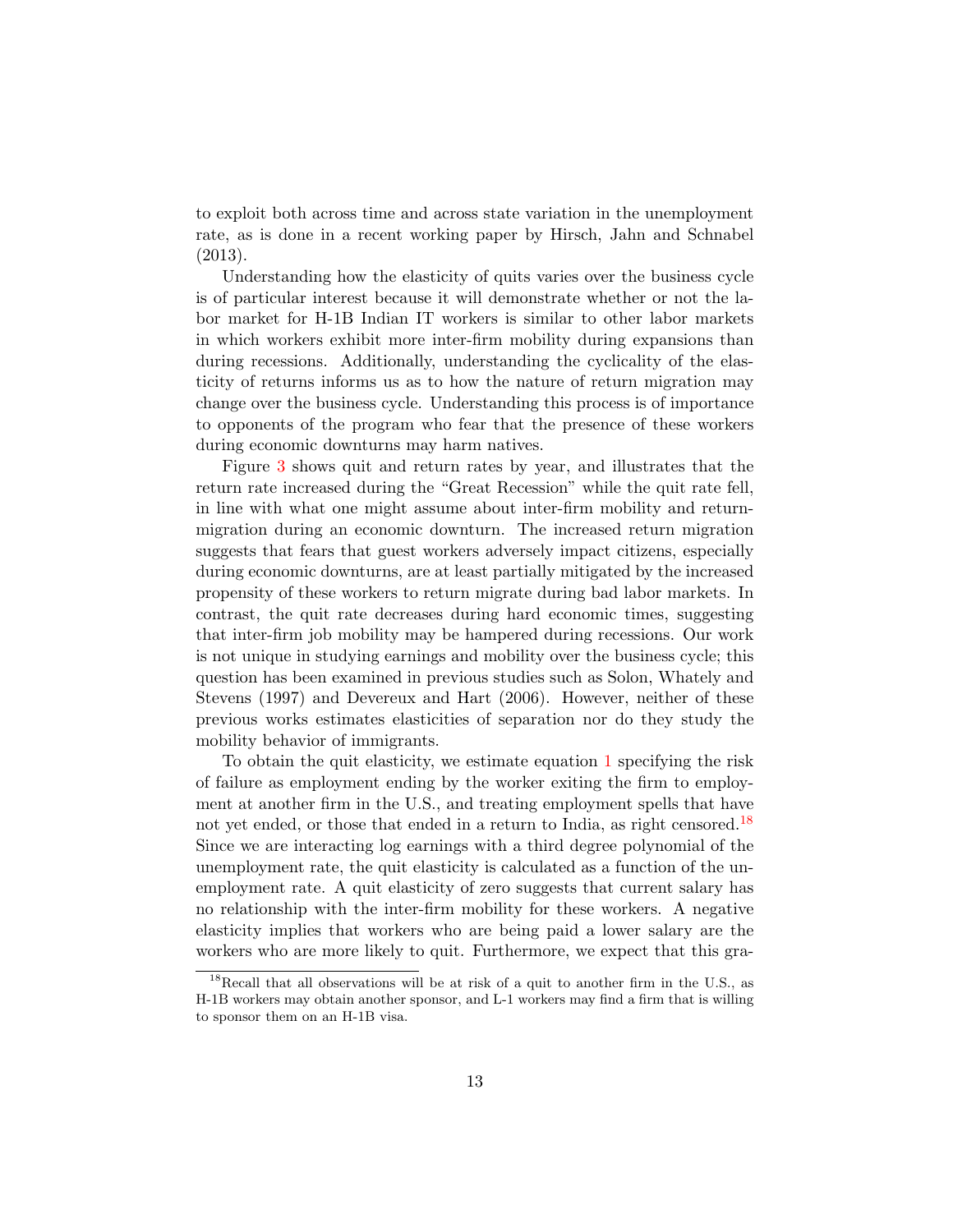dient between separations and earnings will become steeper during periods of lower unemployment rates, as evidenced by Depew and Sorensen (2014) and Hirsch et al. (2013). We similarly study the return elasticity by estimating equation [1](#page-11-0) with the event being an employment spell ending through a return to India. A negative estimate of a return elasticity implies that lower earning workers are more likely to return to India than higher paid workers, suggesting that the return migration process increases positive selection in migration.

## 4 Results

Tables [4](#page-25-0) and [5](#page-26-0) report the coefficient estimates from cause-specific Cox Proportional Hazard Models for quits and returns, respectively. As stated in the pervious section, we include fixed effects for the intermediary Indian IT firm, month, year and state. In addition, we also control for the worker's gender, marital status, and a cubic in start age. Our main variables of interest are the log earnings of the worker, a cubic in the unemployment rate, and interactions between these variables. Each table presents coefficient estimates for five different groups of workers: all, male, female, married and single workers. The top two panels of each table report coefficient estimates on our main independent variables and the number of relevant observations for each group of workers. The third panel presents the results of two Chi-squared tests measuring the mobility of workers. The first tests a null hypothesis that the interactions between log earnings and the cubic in the unemployment rate is zero, while the second tests a null that the coefficients on all four variables that involve log earnings are zero. A significant result in the first test would indicate that the relationship between earnings and separations is influenced by macroeconomic conditions. A significant result in the second Chi-square test would provide evidence towards a more conservative hypothesis: that workers' earnings are associated with quit rates in this sample, suggesting that guest workers' separations are sensitive to earnings. Finally, the bottom of each panel reports the relevant separation elasticity at the mean unemployment rate faced by workers in our sample.

In Table [4,](#page-25-0) we see that our results reject the null for both Chi-squared tests, confirming our conjecture that skilled guest workers' propensities to quit are related to earnings and that this relationship varies over the business cycle.<sup>[19](#page-0-0)</sup> In the bottom panel, we see that in our full sample the estimated

 $19$ Note that none of the individual parameters on the log earnings variables are significant, reflecting the high degree of co-linearity between these variables.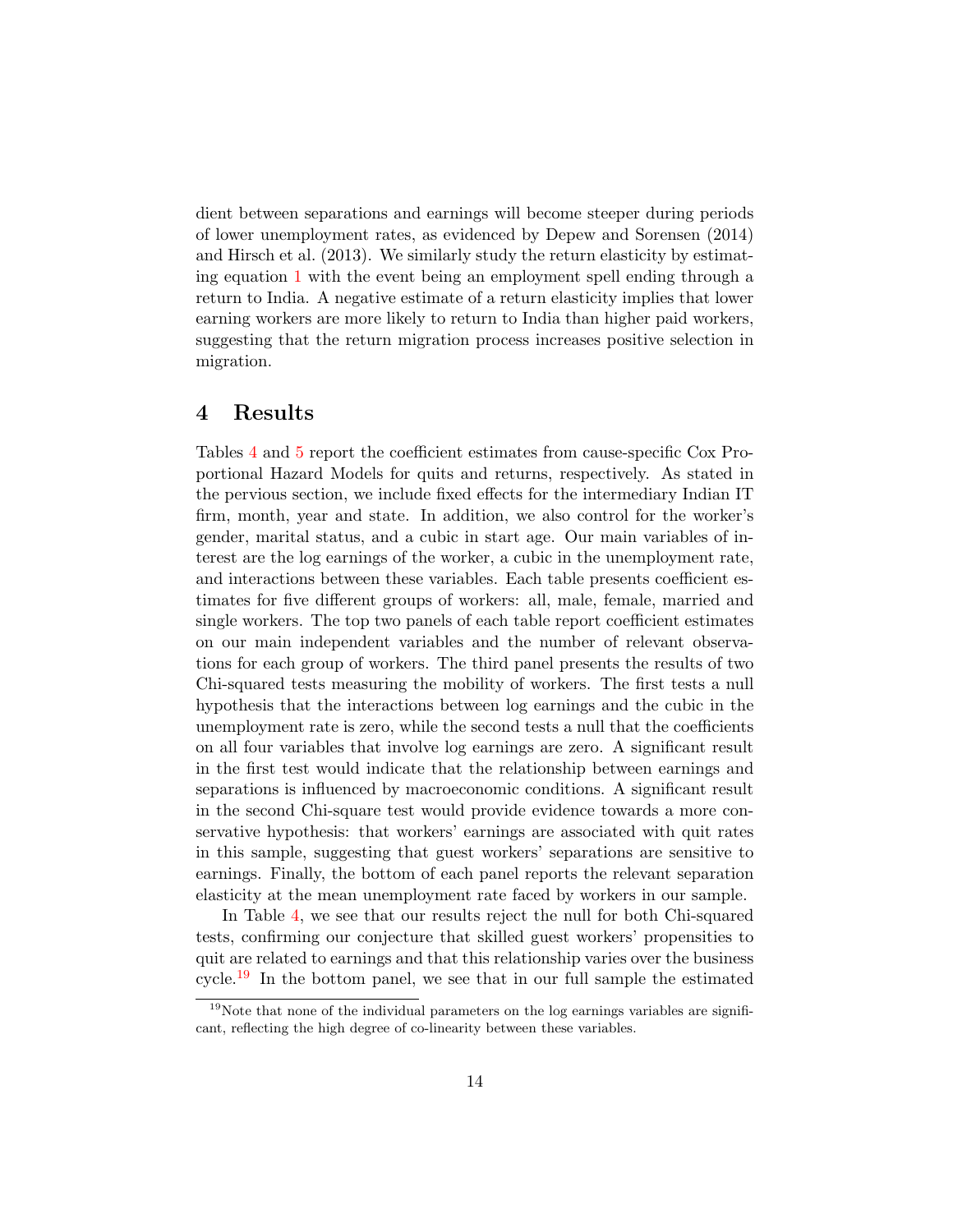quit elasticity is equal to -0.9956, with a standard error of 0.0856. This implies that at the average unemployment rate in our sample, workers who are paid a 10% higher salary are approximately 10% less likely to quit. This result may be surprising for a labor market with such mobility costs, but they confirm that guest workers have some degree of mobility and that lower paid guest workers are able to relocate to other employment. Table [4](#page-25-0) shows that men have a greater quit elasticity than women, consistent with Ransom and Sims (2010) and Hirsch, Shank and Schnabel (2006). Table [4](#page-25-0) also shows that married workers have a greater quit elasticity than single workers, for whom we observe the only evidence of immobility (as a function of earnings) at the mean unemployment rate. Below, we will explore how this elasticity varies over the business cycle.

Table [5](#page-26-0) repeats the above analysis, but now modeling the propensity to return migrate. The chi-squared tests again indicate that there is a relationship between return decisions and earnings. At our average rate of unemployment, the estimates on the full sample show that workers paid a 10% higher salary are 28.18% less likely to return to India. This point estimate of the return elasticity is remarkably similar across the four subgroups, with the exception being a greater sensitivity to earnings for females. This confirms that lower paid workers (and therefore potentially less productive workers) are more likely to be recalled to India when projects end, layed off, or voluntarily return to India. Furthermore, this relationship between earnings and return migration varies over local economic conditions. As we discuss below, this evidence holds important consequences regarding concerns that lower-paid migrant workers substitute for domestic workers during economic downturns and that visa quotas need to be adjusted during weak labor markets.

Figures [4](#page-30-0) and [5](#page-31-0) graphically display how the estimates of the quit elasticities vary over the business cycle. In Figure [4,](#page-30-0) we plot our estimate against the entire range unemployment rates observed in our data.<sup>[20](#page-0-0)</sup> The figure shows that the quit elasticity is increasing in the unemployment rate, and becomes indistinguishable from zero (though never significantly above zero) at an unemployment rate between 11% and 12%. This implies that lower paid workers typically quit at higher rates than higher paid workers, and that this relationship intensifies at lower unemployment rates. Figure [5](#page-31-0) explores heterogeneity in this relationship across our different demographic groups. It appears that the relatively inelastic estimates for females and

 $^{20}$ To see a display of the frequencies of unemployment rates in our data, please see Figure [5](#page-41-0) in the Appendix.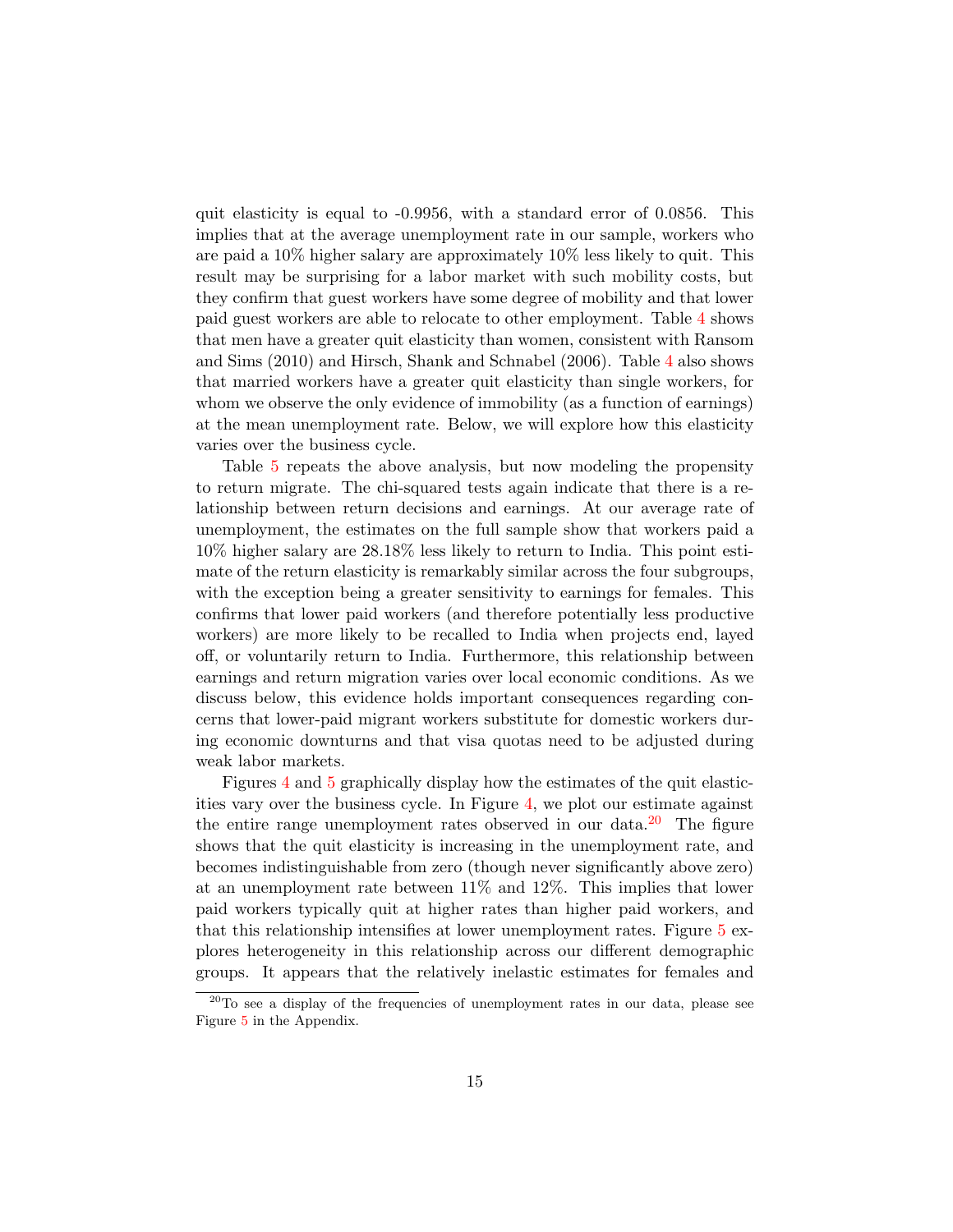single workers are less sensitive to fluctuations in the business cycle.

Figures [6](#page-32-0) and [7](#page-33-0) repeat the exercise for return elasticities. Figure 6 shows a negative relationship between the return elasticity and the unemployment rate for low to moderate levels of unemployment, while there is an increase in the elasticity over high levels of unemployment. Nevertheless, the elasticity appears to be more negative at levels of unemployment consistent with a typical recession than at full employment. This is suggestive of negative selection in return migration that intensifies during an economic downturn.

In summary, our duration analysis has revealed important facts about levels and cyclicality of both the return and quit elasticities. The return elasticity is elastic and generally pro-cyclical. The quit elasticity is countercyclical and significantly different from zero when unemployment is below historically high levels.

## 5 Discussion of the Results

One premise of many opponents of guest worker programs, and a common misconception among even experts, is that workers on these visas are unable to freely move between employers once they arrive in the U.S. The data that we have presented here contradicts this assertion. Our summary data shows that around 21% quit their jobs to other employment while in the U.S. When we focus on only workers who entered our data at least six years prior to the end of our study, this number jumps to 39%. As these workers cannot separate to unemployment in the U.S. and still remain in compliance with immigration law, it is likely they have found work at another employer. Further, we find that the lowest paid among these workers are the most likely to quit their job, consistent with workers moving in the labor market to escape bad or low paying employers. Specifically, we find that a 10% decrease in earnings is associated with a 10% increase in the quit rate, even at a relatively high unemployment rate of 7.8%. This strongly suggests that guest workers employed by large Indian IT firms are in fact quite mobile.

In addition to showing that the workers in our study are mobile, the quit elasticity estimates in Table [4](#page-25-0) suggest the workers in our data are actually more sensitive to earnings than workers in previous studies of other labor markets. We make an explicit comparison to prior estimates in Figure [8,](#page-34-0) which shows where our own estimate of the quit elasticity (at our mean unemployment rate of 7.8%) falls in the distribution of previous estimates, as reported by Manning  $(2011).^{21}$  $(2011).^{21}$  $(2011).^{21}$  This finding comes in spite of the fact

<sup>&</sup>lt;sup>21</sup>We use 25 estimated quit elasticities reported by Manning  $(2011)$  in Tables 6 and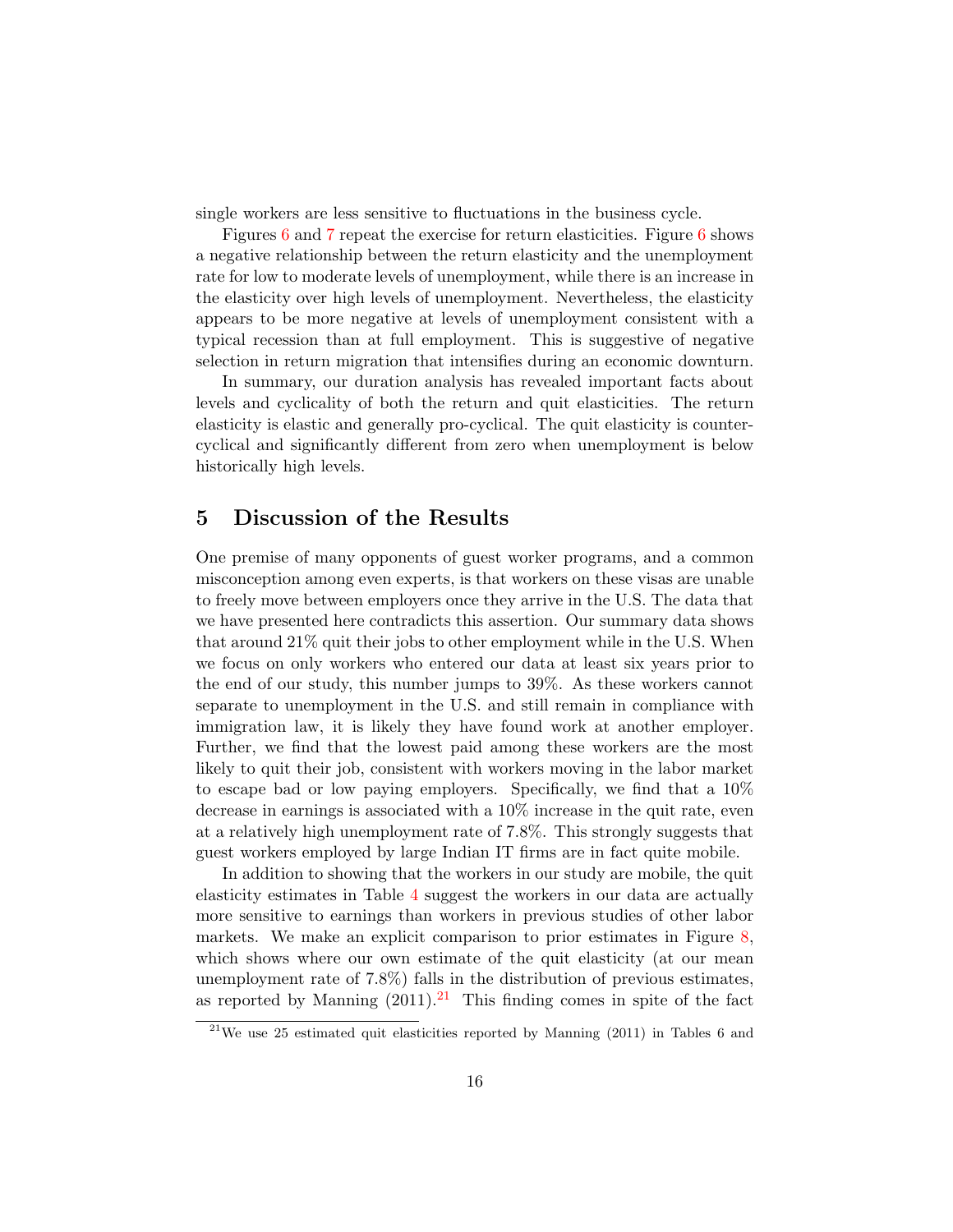the fact that our study covered a period with an above average rate of unemployment and a market with higher than typical frictions to mobility, as we have argued throughout.

These results may shed some light on the general determinants of worker mobility. The relatively large quit elasticities that we estimate suggest that competitive pressures in the labor market for IT professionals may trump the regulatory frictions of the guest worker programs within this market. For example, the general thickness of this market and the prevalence of information regarding job opportunities may offset the impacts of increased mobility costs. Additionally, the workers included in our study may be inherently more mobile than workers in other studies. When compared to Hirsch and Jahn (2012), Hotchkiss and Quispe-Agnoli (2009) and Naidu et al. (2014), the workers in our data have migrated longer distances. Their propensity to initially undertake a long distance migration suggests that the workers may be relatively more sensitive to earnings differences in their labor supply decisions. Their work in a thick labor market with free-flowing information about outside options may also inoculate against the immobilizing effects of guest worker program imposed frictions. Indeed, Hotchkiss and Quispe-Agnoli (2009) finds that two subgroups of workers in their data are more earnings responsive than natives: undocumented workers in the food service or hospitality industries. They argue that the undocumented workers in their study are employed in markets where their social networks are larger than those of natives, providing them with superior information about outside employment opportunities. The guest workers in our study may also be particularly mobile in terms of willingness to search and move within the U.S., have more industry than firm specific human capital, or have particularly thick networks because of the large number of Indian nationals in this labor market (Yueh 2008).

Another concern of opponents of the H-1B program is that it does not adjust the number of visas available over the business cycle and thus leaves native workers competing with immigrant workers during weak labor markets. Our data show that the rate of return migration is relatively high at

<sup>7</sup> of his book chapter. When estimates for multiple groups were reported, we took the raw average of the reported estimates. When ranges were given, we took the midpoint. For a paper reporting one sided bounds, we used the bound itself as the estimate. All reported elasticities in these tables were obtained by estimating the effect of earnings on quits. Rather than report the implied supply elasticities, as Manning did, we instead report minus one half of his numbers, i.e. the raw separation elasticity results that were used to generate the implied supply elasticity numbers, and are thus most comparable to the numbers presented in our study.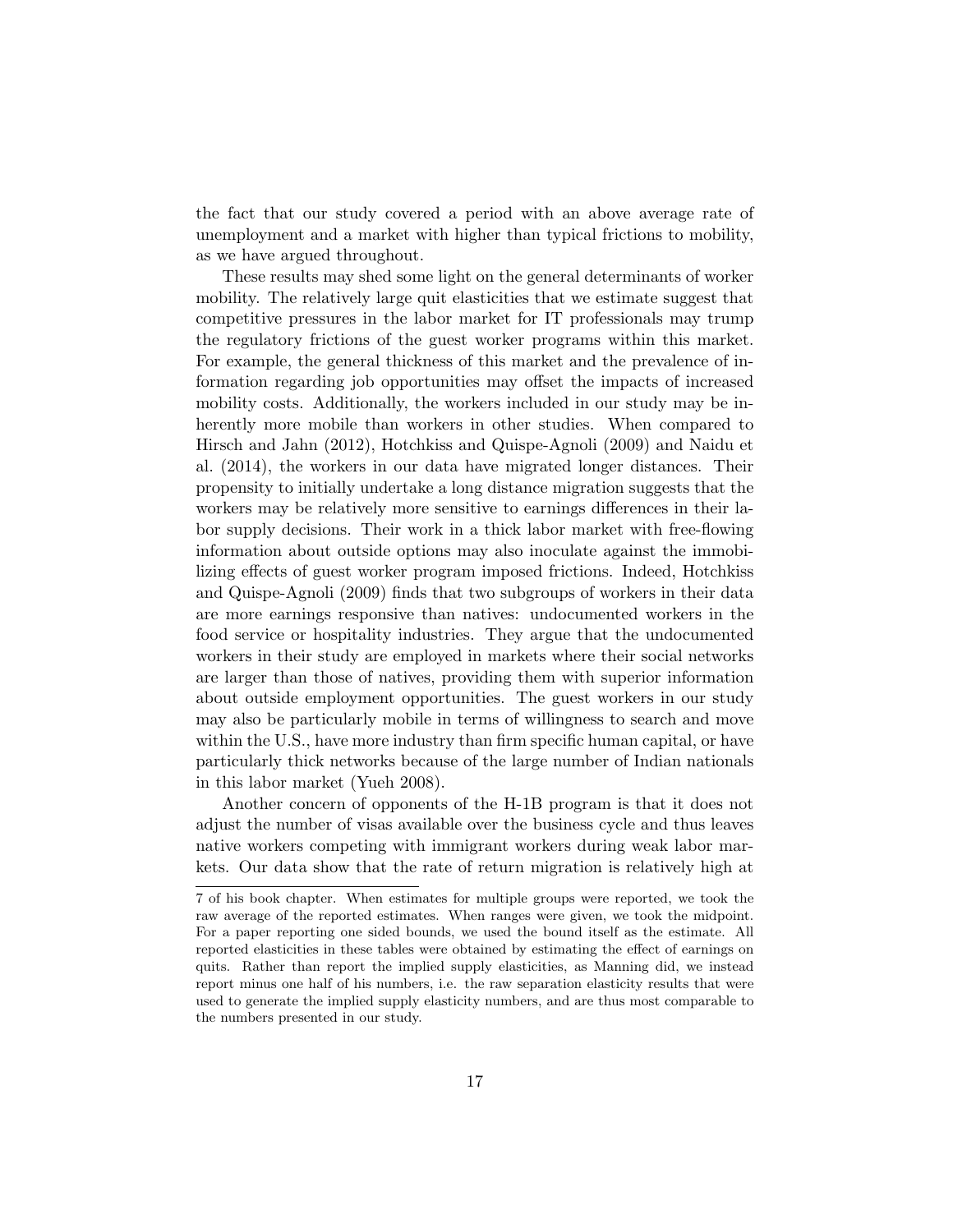30% of all of our observations and nearly 50% of workers who have been in the data for at least six years. It also shows that return migration increases during the years of the Great Recession, suggesting that return migration during recessions should at least partially mitigate concerns that the program does not adjust to labor market conditions. In addition, we find robustly negative estimates of return migration elasticities, which implies that the lowest paid, and thus presumably less productive workers, are the ones most likely to return migrate. This suggests that these guest worker programs may also increase the selectively of migration to the U.S. through a filtering process by which only the most productive workers are permitted to remain in the U.S. by their organizational sponsors.

We note that we make no explicit comparison to the quit elasticities for natives in this industry. Previous research has found evidence that migrants may be less mobile than comparable natives (Hirsch and Jahn 2012, Hotchkiss and Quispe-Agnoli 2009), and that removing frictions faced by guest workers may increase their mobility and increase their earnings (Naidu et al. 2014).

# 6 Conclusions

Inter-firm mobility is the key competitive pressure tempering an employer's power to set earnings, provide benefits, or adjust working conditions. The absence of inter-firm mobility suggests that workers are tied to the firm, which may cause serious negative effects on workers' labor market outcomes. One major criticism of guest worker visa programs is that they limit mobility, potentially placing workers in a situation of indentured servitude. In the case of H-1B visa holders, frictions are imposed from outside the labor market by government regulations: explicit costs to changing the employer sponsor of a visa may dissuade some firms from hiring these workers, thus thinning the labor market. It is not surprising that the popular consensus is that this labor market is plagued by immobility and thus the exploitation of these workers.

By using a unique proprietary dataset containing H-1B and L-1 guest workers, we are able to analyze their mobility. Our analysis has uncovered a number of important findings that provide new insight into this important, yet understudied, labor market. First, despite the regulatory conditions in this market, we find evidence of significant inter-firm mobility. Specifically, we find evidence of inter-firm employment moves for 39% of the workers who started employment at least six years before the end of our study.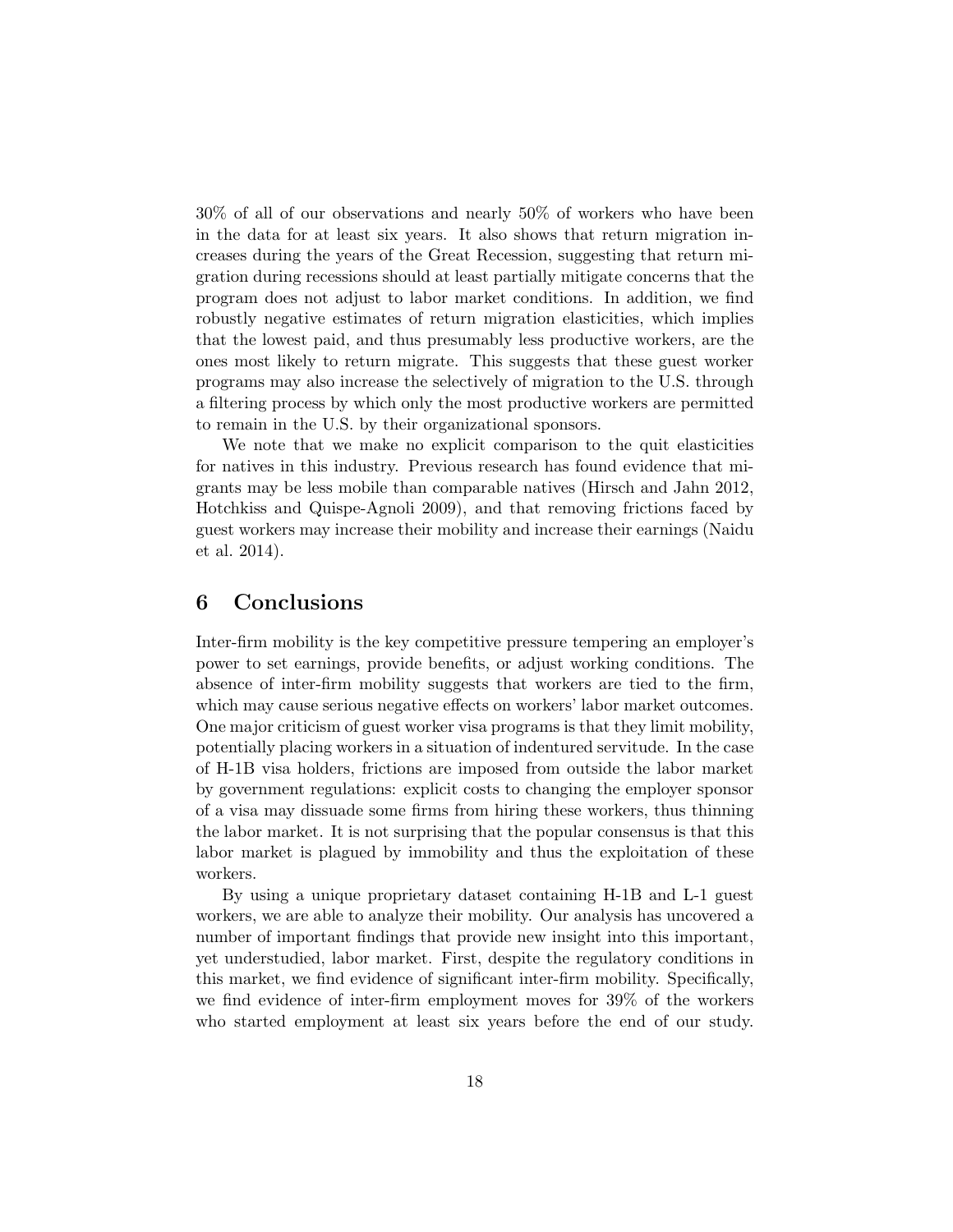Our findings, which suggest that these workers are indeed mobile between firms, run contrary to the common assumption that these workers are effectively tied to the firm. This degree of mobility is similar estimates found in work by (Buchinsky, Fougre, Kramarz and Tchernis 2010), who, using the Panel Study of Income Dynamics, find that "in each of [their] sample years, between 6.5% and 14.1% of the individuals change jobs." These rates correspond to a 6 year quit rate between 33.2 percent and 60.0 percent. Second, we find a negative relationship between earnings and the propensity to switch firms. This is consistent with standard search theory models, in which lower paid workers are more likely than higher paid workers to receive outside job offers that dominant their current job. Third, we find that this relationship between earnings and movement between firms intensifies during periods of low unemployment, consistent with previous studies of mobility over the business cycle.

We also uncover important and policy relevant results with respect to return migration. First, we find that lower paid workers are more likely to return to India than are higher paid workers. Second, we find that the relationship between earnings and return rates generally becomes greater during economic downturns. This pattern of return migration should partially alleviate some concerns of opponents of guest worker programs, as the nature of return migration acts as an automatic counter-cyclical stabilizer of guest worker labor supply. These findings are consistent with the general finding of positive selection from return migration shown in Abramitzky et al. (2014), but our findings add to the literature by providing, to our knowledge, the first estimates of the cyclicality of selectivity in return migration for high skilled guest workers.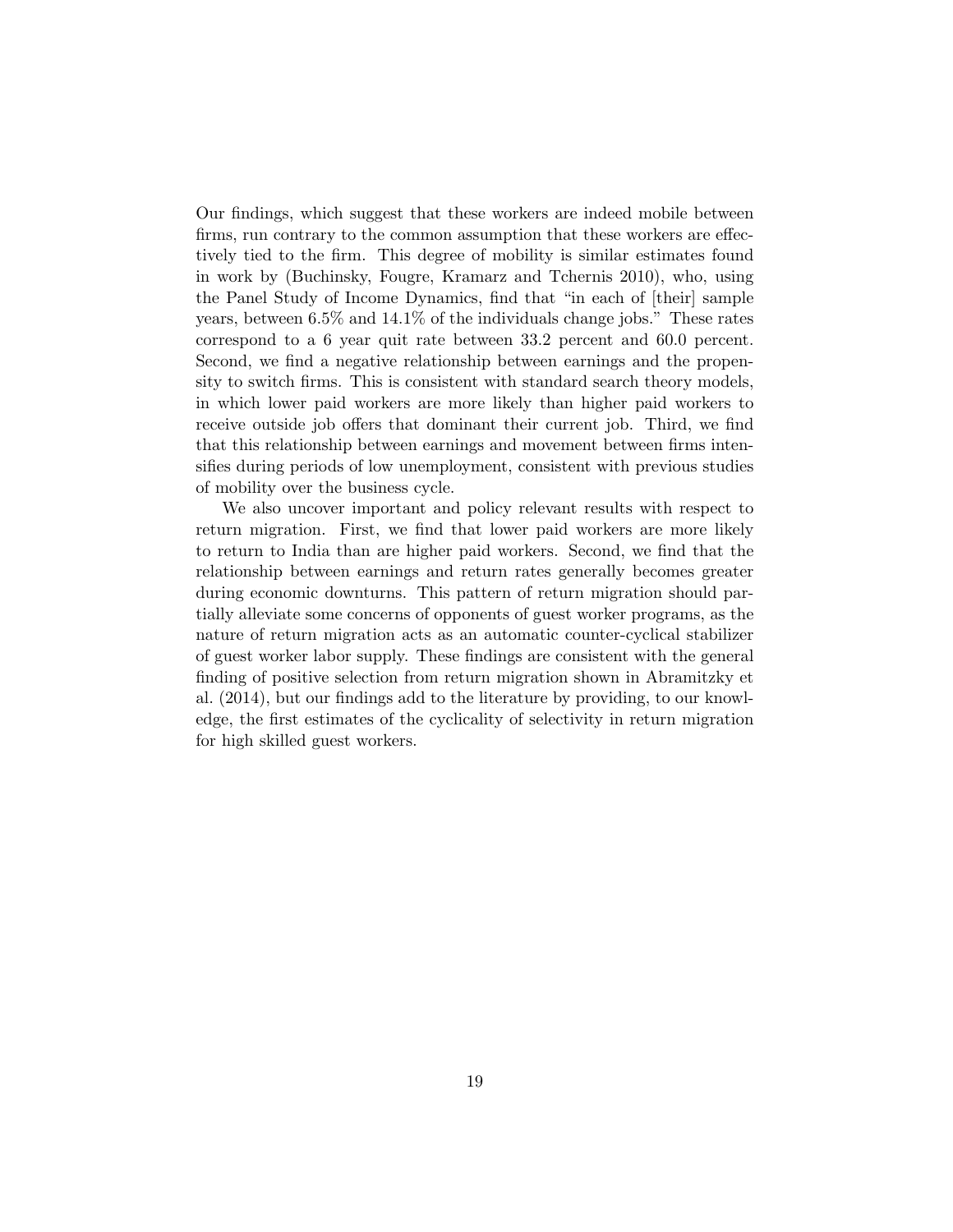# References

- Abramitzky, Ran, Leah Platt Boustan, and Katherine Eriksson, "A Nation of Immigrants: Assimilation and Economic Outcomes in the Age of Mass Migration," Technical Report 2014.
- Banerjee, Payal, "Indian Information Technology Workers in the United States: The H-1B Visa, Flexible Production, and the Racialization of Labor," Critical Sociology, March 2006, 32 (2-3), 425–445.
- , "Indian IT workers in the U.S.: Race, gender, and state in the making of immigrant labor." PhD dissertation, Syracuse University, United States – New York 2009. Ph.D.
- Borjas, George J, "Immigration in High-Skill Labor Markets: The Impact of Foreign Students on the Earnings of Doctorates," in "Science and Engineering Careers in the United States: An Analysis of Markets and Employment," NBER, June 2009, pp. 131–161.
- Borjas, George J. and Kirk B. Doran, "The Collapse of the Soviet Union and the Productivity of American Mathematicians," The Quarterly Journal of Economics, August 2012, 127 (3), 1143–1203.
- Bound, John, Breno Braga, Joseph M. Golden, and Gaurev Khanna, "Recruitment of Foreigners in the Market for Computer Scientists in the US.," Journal of Labor Economics, 2014, Forthcoming.
- Buchinsky, Moshe, Denis Fougre, Francis Kramarz, and Rusty Tchernis, "Interfirm Mobility, Wages and the Returns to Seniority and Experience in the United States," Review of Economic Studies, 2010, 77 (3), pp. 972–1001.
- Burdett, Kenneth and Dale T. Mortensen, "Wage Differentials, Employer Size, and Unemployment," Intenational Economic Review, 1998, 39 (3), 257–273.
- Chakravartty, Paula, "Symbolic analysts or indentured servants? Indian high-tech migrants in Americas information economy," Knowledge, Technology & Policy, 2006, 19 (3), 27–43.
- Depew, Briggs and Todd A. Sorensen, "The Elasticity of Labor Supply to the Firm Over the Business Cycle," Labour Economics, October 2014, 24, 196–204.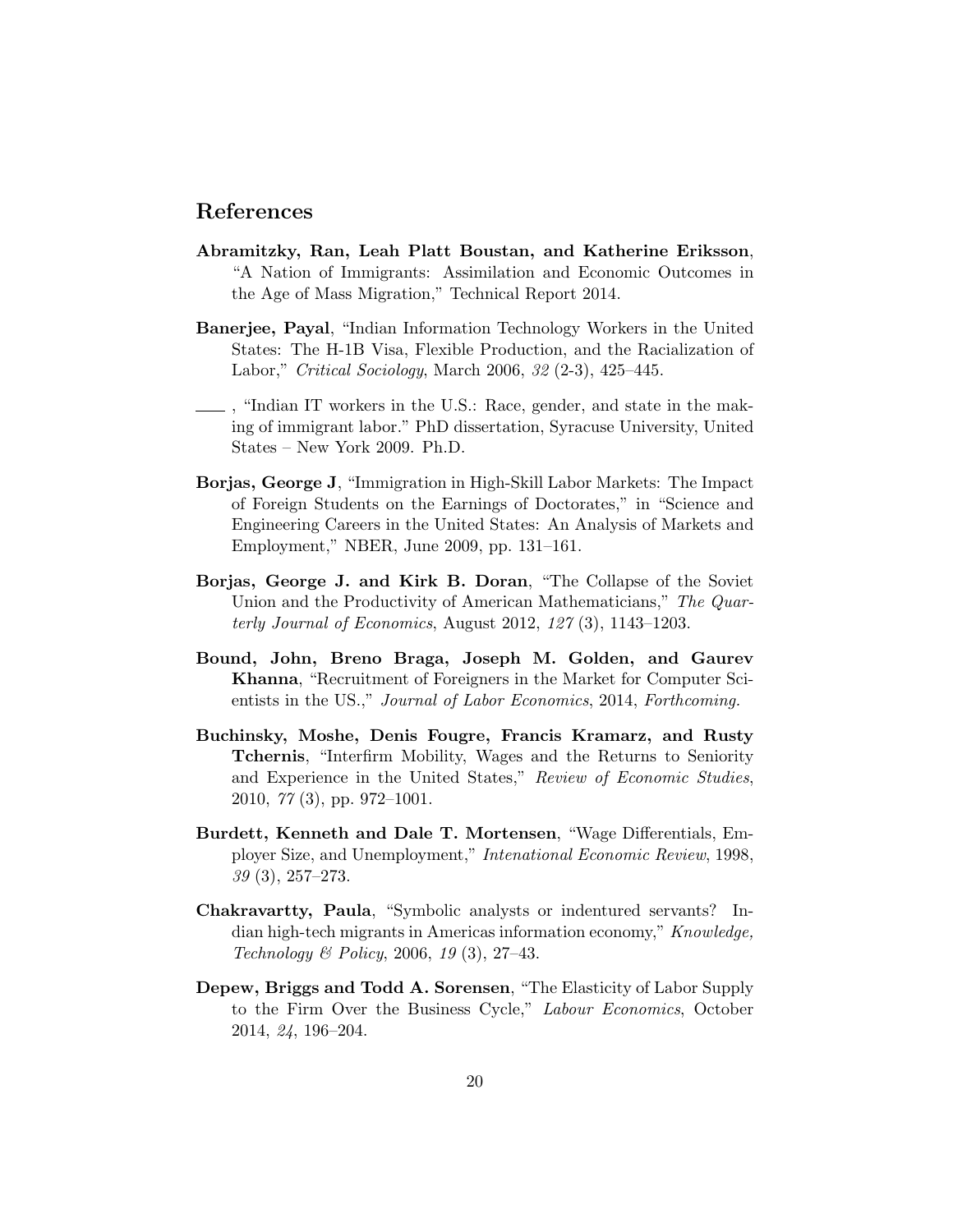- Devereux, Paul J. and Robert A. Hart, "Real Wage Cyclicality of Job Stayers, Within-Company Job Movers, and Between-Company Job Movers," Industrial and Labor Relations Review, July 2006, 60 (1), 105– 119.
- Dorning, Jennifer and Charlie Fanning, "Gaming the System: Guest Worker Visa Programs and Professional and Technical Workers in the U.S.," Technical Report, Department for Professional Employees, AFL-CIO, Washington, DC 2012.
- Farber, Henry S., "The Analysis of Inter-firm Worker Mobility," Journal of Labor Economics, Oct. 1994, 12 (4), 554–593.
- Hatch, Orrin, "Senate Report 106-260: American Competitiveness in the 21st Century," Senate Committe on the Judiciary Report 106-260, U.S. Senate, Washington, DC April 2000.
- Hira, Ron, "Bridge to Immigration or Cheap Temporary Labor? The H-1B & L-1 Visa Programs Are a Source of Both," Technical Report 257, Economic Policy Institute, Washington, DC February 2010.
- , "The H-1B and L-1 Visa programs: Out of Control," Technical Report 280, Economic Policy Institute, Washington, DC October 2010.
- Hirsch, Boris and Elke J. Jahn, "Is There Monopsonistic Discrimination against Immigrants? First Evidence from Linked Employer-Employee Data," IZA Discussion Papers 6472, Institute for the Study of Labor (IZA) April 2012.
- , \_\_\_, and Claus Schnabel, "The Cyclical Behaviour of Employers' Monopsony Power and Workers' Wages Gender Differences in Labor Supply to Monopsonistic Firms: An Empirical Analysis Using Linked Employer-Employee Data from Germany," IZA Discussion Paper 7776, Institute for the Study of Labor (IZA) November 2013.
- , Thorsten Shank, and Claus Schnabel, "Gender Differences in Labor Supply to Monopsonistic Firms: An Empirical Analysis Using Linked Employer-Employee Data from Germany," IZA Discussion Papers 2443, Institute for the Study of Labor (IZA) November 2006.
- Hotchkiss, Julie L. and Myriam Quispe-Agnoli, "Employer Monopsony Power in the Labor Market for Undocumented Workers," SSRN eLibrary, December 2009.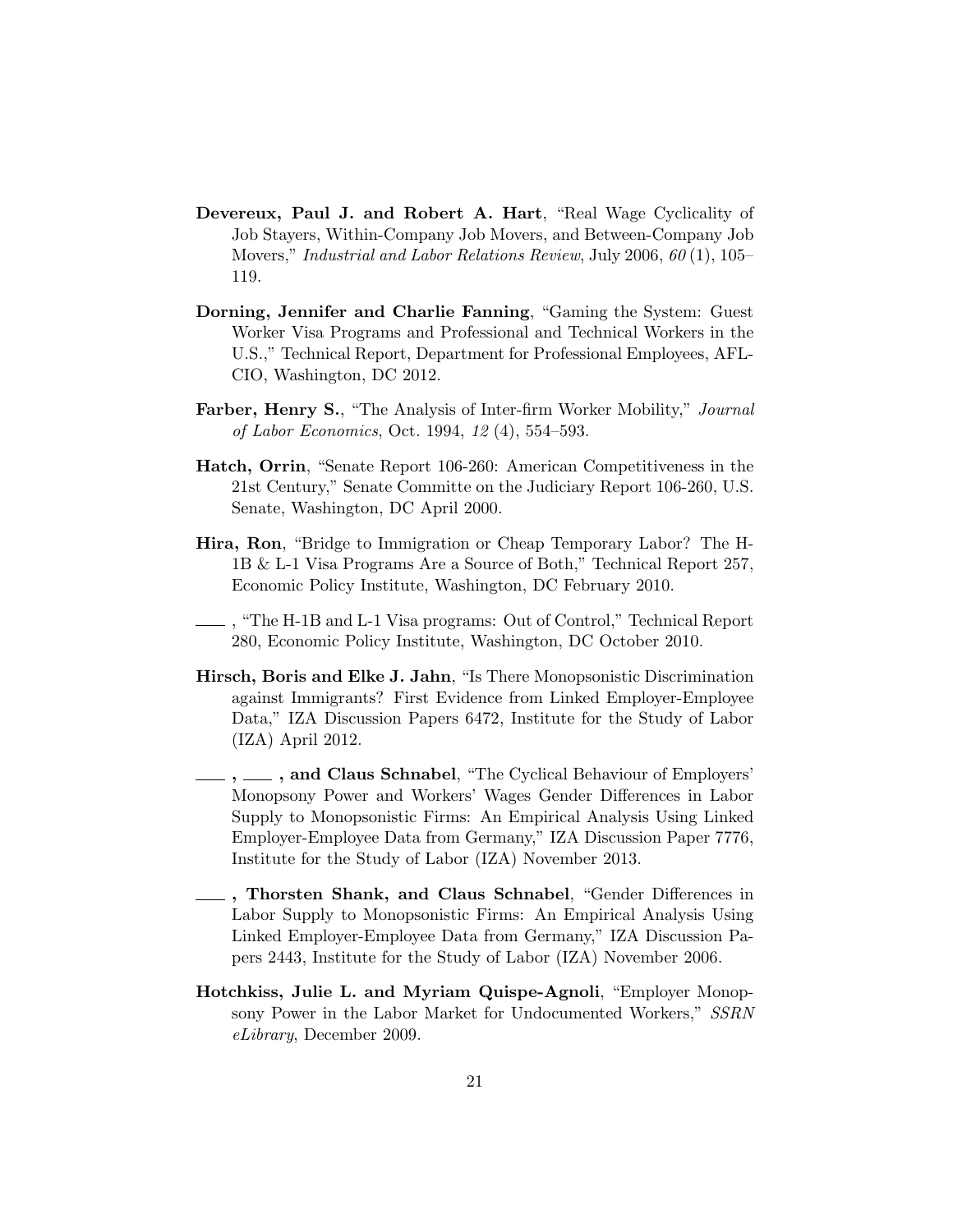- Hunt, Jennifer, "Skilled immigrants' contribution to innovation and entrepreneurship in the United States," in "Open for Business Migrant Entrepreneurship in OECD Countries: Migrant Entrepreneurship in OECD Countries," OECD Publishing, Nov 2010.
- and Marjolaine Gauthier-Loiselle, "How Much Does Immigration Boost Innovation?," American Economic Journal: Macroeconomics, 2010, pp. 31–56.
- Hyde, Alan, "Silicon Valley's High-Velocity Labor Market," Journal of Applied Corporate Finace, 1998, 11 (2), 28–37.
- Kandilov, A. M. G., "The Value of a Green Card Immigrant Wage Increases Following Adjustment to US Permanent Residence," Working Paper, 2007.
- Kerr, Sari P., William R. Kerr, and William F. Lincoln, "Skilled Immigration and the Employment Structures of U.S. Firms," Working Paper, February 2013.
- Kerr, William and William Lincoln, "The Supply Side of Innovation: H-1B Visa Reforms and US Ethnic Invention," Journal of Labor Economics, 2010, 28, 473–508.
- Lofstrom, Magnus and Joseph J. Hayes, "H-1Bs: How Do They Stack Up to US Born Workers?," SSRN eLibrary, December 2011, Discussion Paper 6259.
- Loury, Linda Datcher, "Some Contacts Are More Equal than Others: Informal Networks, Job Tenure, and Wages," Journal of Labor Economics, 2006, 24 (2), pp. 299–318.
- Manning, Alan, "Chapter 11 Imperfect Competition in the Labor Market," in David Card and Orley Ashenfelter, ed., Handbook of Labor Economics, Vol. Volume 4, Part B, Elsevier, 2011, pp. 973–1041.
- Matloff, Norman, "Immigration and the tech industry: As a labour shortage remedy, for innovation, or for cost savings?," Migration Letters, May 2013, 10 (2), 210–227. 00000.
- Mithas, Sunil and Henry C Lucas, "Are Foreign IT Workers Cheaper? U.S. Visa Policies and Compensation of Information Technology Professionals," Management Science, May 2010, 56 (5), 745–765.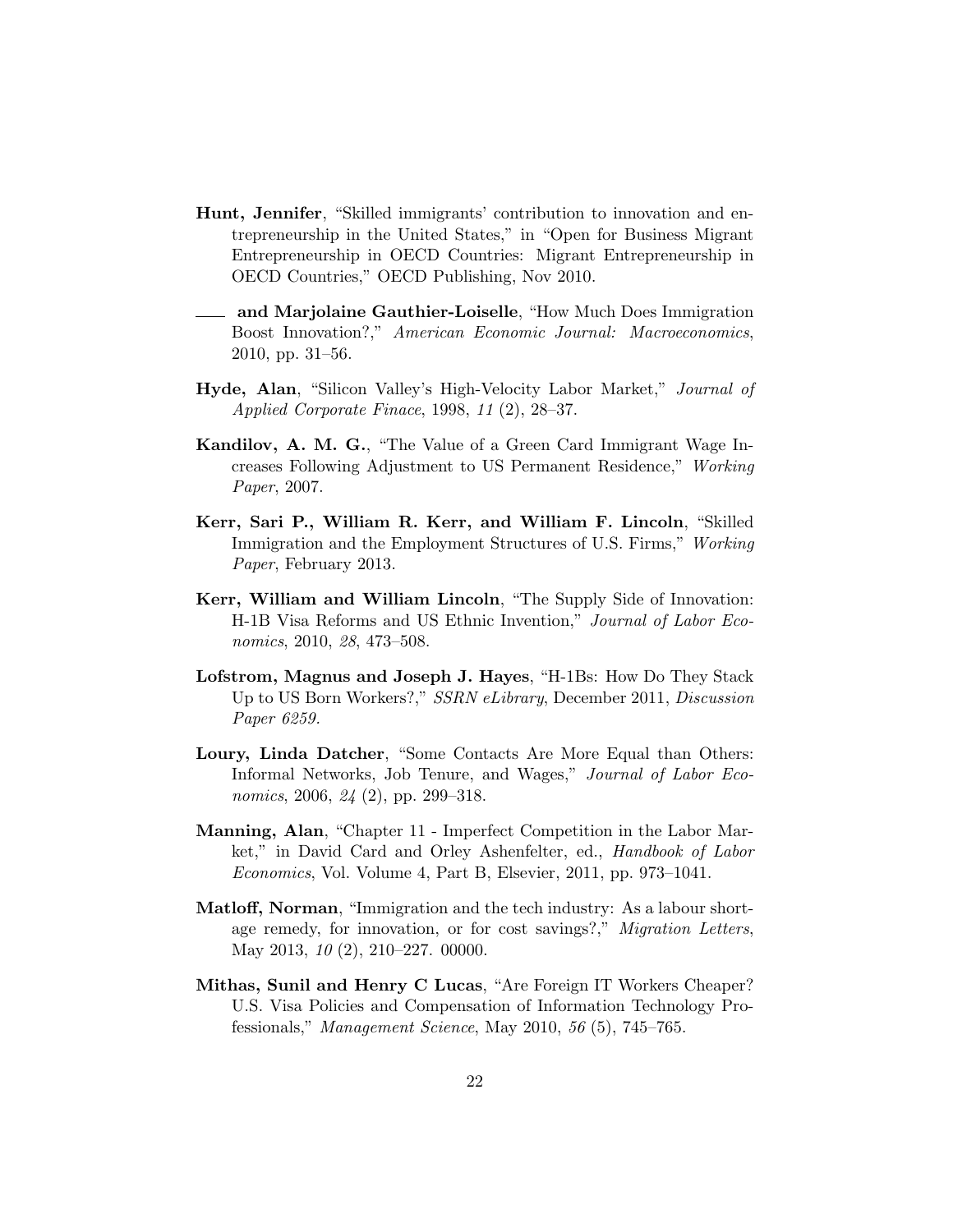- Mukhopadhyay, Sankar and David Oxborrow, "The Value of an Employment-Based Green Card," Demography, 2012, 49 (1), 219–237.
- Naidu, Suresh, Yaw Nyarko, and Shing-Yi Wang, "Worker Mobility in a Global Labor Market: Evidence from the United Arab Emirates," Mimeo, 2014.
- National Foundation for American Policy, "Analysis: Data Reveal High Denial Rates For L-1 and H-1B Petitions At U.S. Citizenship and Immigration Services," NFAP Policy Brief, February 2012.
- Norlander, Peter, Unpublished Dissertation, 2015.
- Ransom, Michael R. and David P. Sims, "Estimating the Firm's Labor Supply Curve in a New Monopsony Framework: School Teachers in Missouri," Journal of Labor Economics, April 2010, 28 (2), 331–356.
- Solon, Gary, Warren Whately, and Ann Huff Stevens, "Wage Changes and Intrafirm Job Mobility over the Business Cycle: Two Case Studies," Industrial and Labor Relations Review, 1997, 50 (3), 402–415.
- Webber, Douglas A., "Firm Market Power and the Earnings Distribution," SSRN eLibrary, December 2011.
- Yueh, Linda Y., "Do social networks increase labour supply elasticity?," Applied Economics Letters, 2008, 15 (1), 5–10.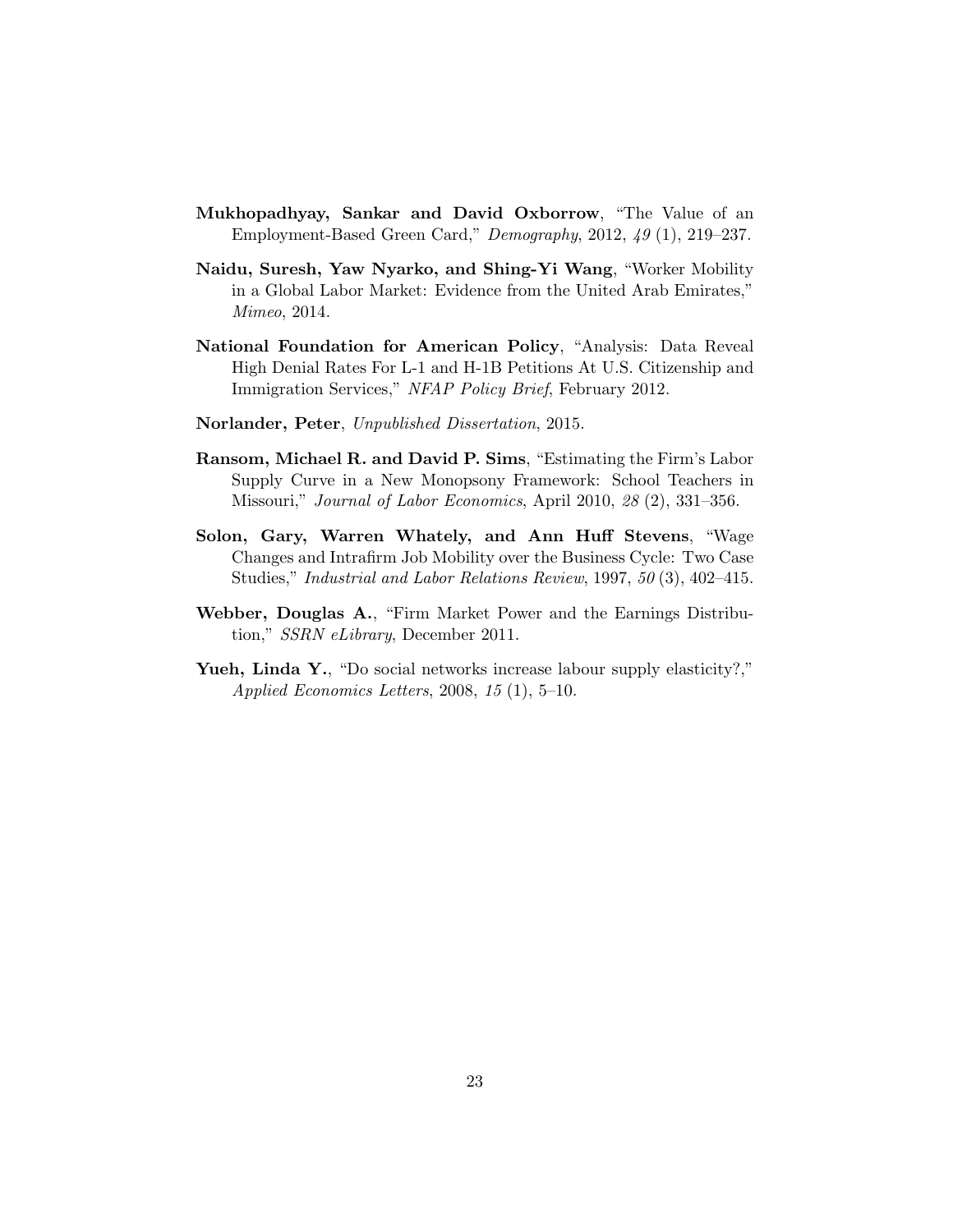|                            |         | LCA Data Firm Data |
|----------------------------|---------|--------------------|
| <b>Wage Distribution</b>   |         |                    |
| 1st Percentile             | 44,138  | 44,925             |
| 5 <sup>th</sup> Percentile | 54,254  | 55,200             |
| 25th Percentile            | 72,210  | 63,137             |
| 50th Percentile            | 72,210  | 70,202             |
| 75th Percentile            | 72,210  | 83,100             |
| 95th Percentile            | 87,580  | 123,000            |
| 99th Percentile            | 117,234 | 177,000            |

<span id="page-23-0"></span>Table 1: Comparison of LCA and Firm Data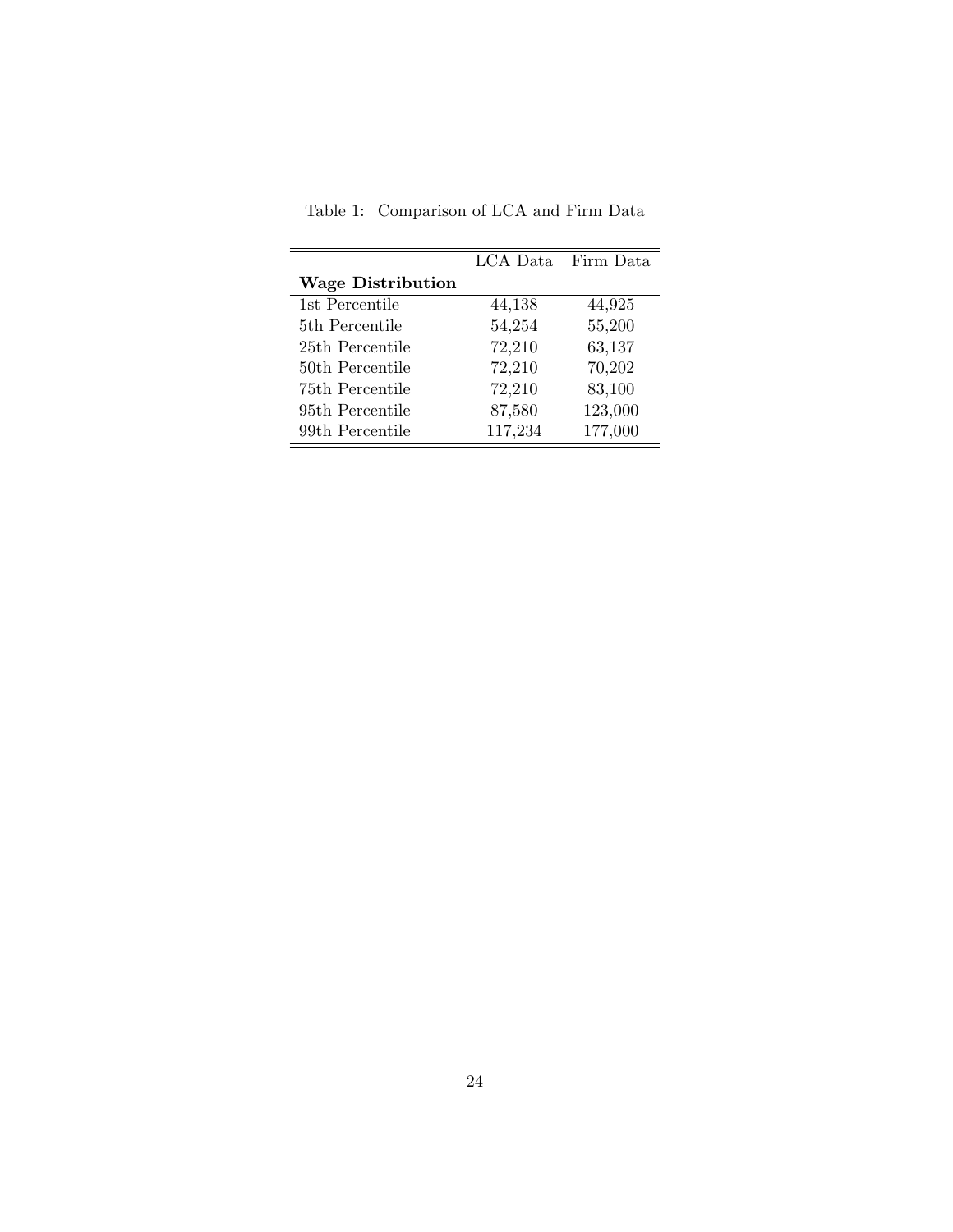|                          | Firm Trimmed | <b>ACS</b> Trimmed |
|--------------------------|--------------|--------------------|
| <b>Wage Distribution</b> |              |                    |
| 1st Percentile           | 50,429       | 47,182             |
| 5th Percentile           | 56,000       | 53,585             |
| 25th Percentile          | 63,201       | 65,000             |
| 50th Percentile          | 69,322       | 75,956             |
| 75th Percentile          | 80,132       | 90,000             |
| 95th Percentile          | 100,000      | 108,509            |
| 99th Percentile          | 112,350      | 115,176            |
| Demographics             |              |                    |
| Female                   | 0.18         | 0.18               |
| Married                  | 0.62         | 0.80               |
| Age                      | 30.38        | 31.36              |

<span id="page-24-0"></span>Table 2: Comparison of Trimmed Firm and ACS Data

<sup>a</sup> ACS data is drawn from Indian born individuals who have been living in the U.S. from 1 to 8 years, and work in the Computer Systems Design Industry and who are coded to the Software Programmer and Developer Occupations.

<span id="page-24-1"></span>

|                                  | Mean     | Std Dev  | N         |
|----------------------------------|----------|----------|-----------|
| Salary                           | 72846.37 | 13415.03 | 70,295    |
| Avg. Age                         | 30.38    | 4.95     | 70,295    |
| Female                           | 0.18     | 0.39     | 70,295    |
| Married                          | 0.62     | 0.49     | 70,295    |
| Quit                             | 0.21     | 0.41     | 70,295    |
| Return                           | 0.30     | 0.46     | 70,295    |
| Unemployment Rate                | 7.82     | 2.50     | 1,601,493 |
| Quit (Started Before Sep 2005)   | 0.39     | 0.49     | 9,673     |
| Return (Started Before Sep 2005) | 0.47     | 0.50     | 9,673     |

Table 3: Summary Statistics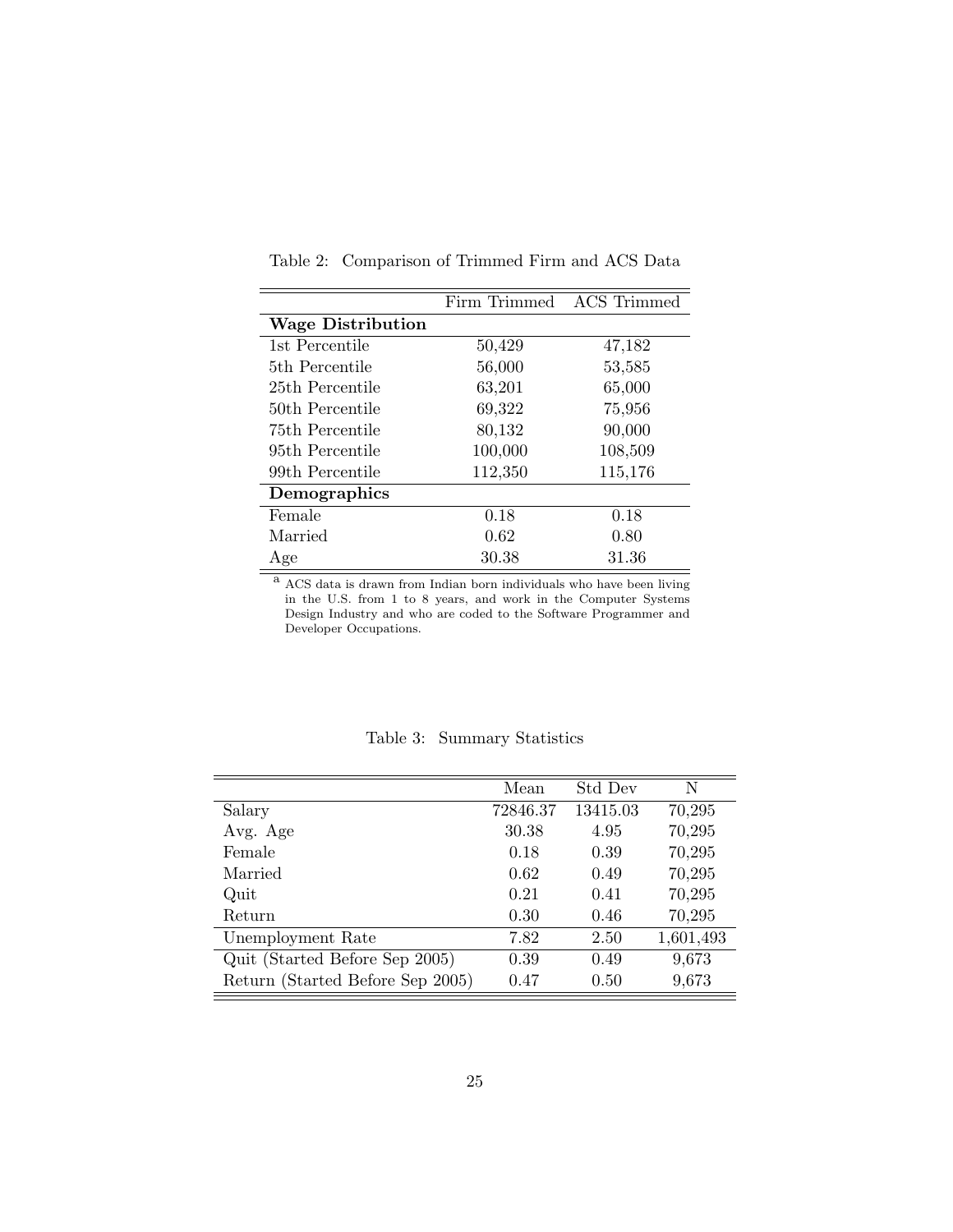|  | Table 4: Results: Quit to another Firm |  |  |  |  |
|--|----------------------------------------|--|--|--|--|
|--|----------------------------------------|--|--|--|--|

<span id="page-25-0"></span>

|                          | All          | Male         | Female    | Married     | Single       |
|--------------------------|--------------|--------------|-----------|-------------|--------------|
| ln(Salary)               | $-0.2801$    | $-0.5291$    | $-1.2810$ | $-1.6319$   | 0.7407       |
|                          | (1.9211)     | (1.9154)     | (3.8143)  | (2.5053)    | (3.2189)     |
| $ln(Salary) \times UR$   | $-0.7335$    | $-0.7722$    | 0.0516    | $-0.5461$   | $-0.6047$    |
|                          | (0.9044)     | (0.8993)     | (1.7519)  | (1.1025)    | (1.6882)     |
| $ln(Salary) \times UR^2$ | 0.1182       | 0.1279       | 0.0009    | 0.0994      | 0.0900       |
|                          | (0.1332)     | (0.1334)     | (0.2412)  | (0.1512)    | (0.2622)     |
| $ln(Salary) \times UR^3$ | $-0.0046$    | $-0.0050$    | 0.0004    | $-0.0038$   | $-0.0032$    |
|                          | (0.0060)     | (0.0061)     | (0.0103)  | (0.0065)    | (0.0120)     |
| UR                       | 7.8800       | 8.3316       | $-0.9157$ | 5.8624      | 6.4842       |
|                          | (10.3263)    | (10.2577)    | (19.7322) | (12.5547)   | (18.9999)    |
| $UR^2$                   | $-1.3135$    | $-1.4247$    | 0.0011    | $-1.1130$   | $-1.0038$    |
|                          | (1.5202)     | (1.5219)     | (2.7141)  | (1.7251)    | (2.9438)     |
| $UR^3$                   | 0.0515       | 0.0563       | $-0.0041$ | 0.0427      | 0.0360       |
|                          | (0.0689)     | (0.0693)     | (0.1160)  | (0.0744)    | (0.1350)     |
| Female                   | 0.0461       |              |           | $0.2416***$ | $-0.2054***$ |
|                          | (0.0287)     |              |           | (0.0442)    | (0.0377)     |
| Married                  | $-0.3724***$ | $-0.4846***$ | 0.0293    |             |              |
|                          | (0.0180)     | (0.0190)     | (0.0607)  |             |              |
| Individuals              | 70295        | 57304        | 12991     | 43297       | 26998        |
| Quits                    | 14607        | 12019        | 2588      | 8830        | 5777         |
| Observations             | 1601493      | 1329718      | 271775    | 1075425     | 526068       |
| $Chi-Sq.$ †              | 37.79        | 41.09        | 15.81     | 33.42       | 32.61        |
|                          | [0.0000]     | [0.0000]     | [0.0012]  | [0.0000]    | [0.0000]     |
| $Chi-Sq.‡$               | 136.23       | 178.62       | 36.21     | 158.26      | 37.90        |
|                          | [0.0000]     | [0.0000]     | [0.0000]  | [0.0000]    | [0.0000]     |
| Quit Elasticity:         |              |              |           |             |              |
| Unemp. Rate=7.8          | $-0.9956$    | $-1.1535$    | $-0.6532$ | $-1.6437$   | $-0.0115$    |
|                          | (0.0856)     | (0.0808)     | (0.1925)  | (0.0858)    | (0.1586)     |

a Included fixed effects: Firm, Month and Year. Controls also include a cubic in start age.

b Standard errors clustered on the state are presented in parentheses. P-values are in brackets.

 $c * 0.10, ** 0.05$  and  $***0.01$  denote significance levels.

<sup>&</sup>lt;sup>†</sup> Chi squared statistic for the joint test of cyclicality (three interactions terms equal zero:  $ln(Salary) \times UR$ ,  $ln(Salary) \times UR^2$  and  $ln(Salary) \times UR^3$ .

<sup>&</sup>lt;sup> $\ddagger$ </sup> Chi squared statistic for the joint test of non-zero elasticities (four log salary terms equal zero:  $ln(Salary)$ ,  $ln(Salary) \times UR$ ,  $ln(Salary) \times UR^2$  and  $ln(Salary) \times UR^3$ .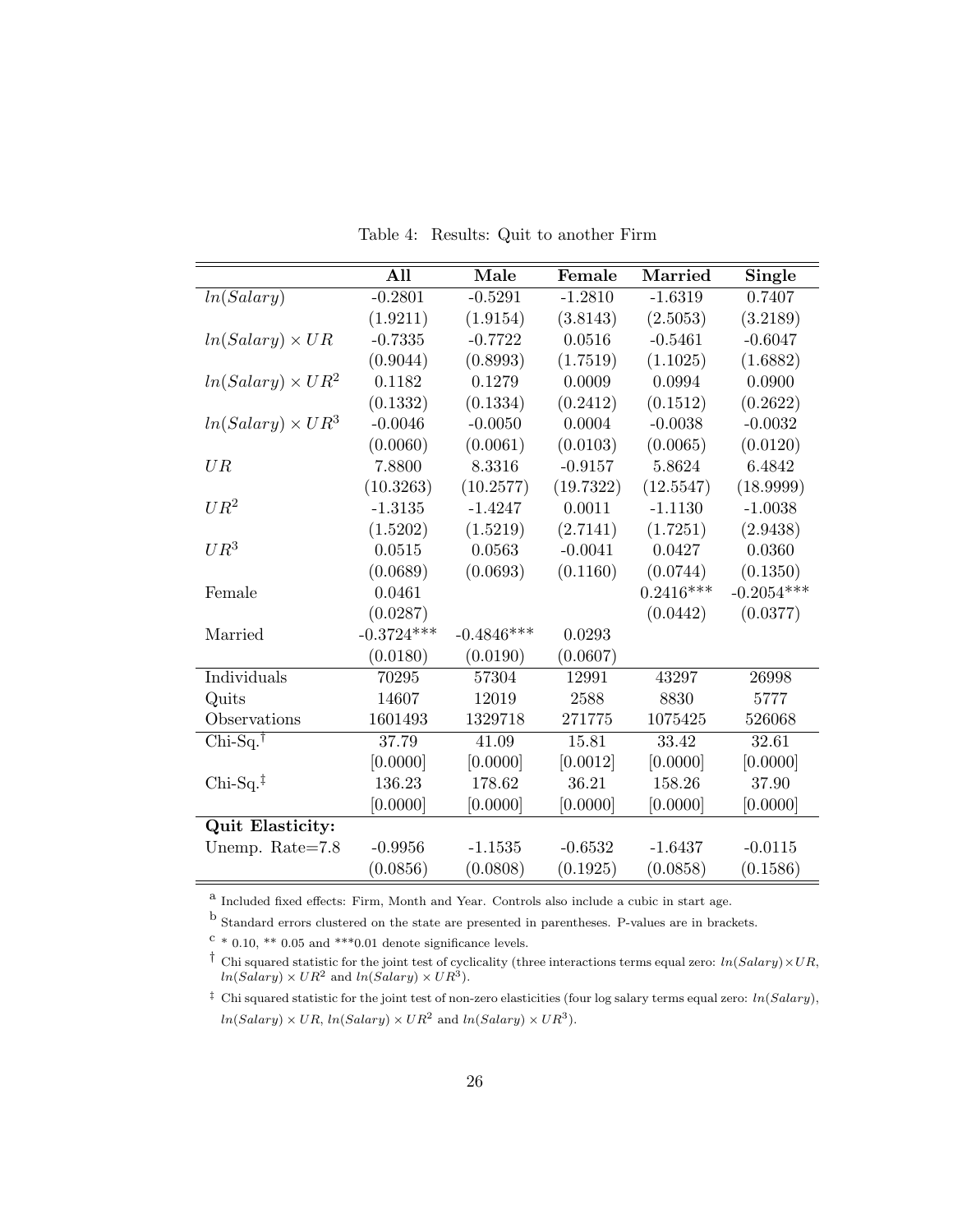Table 5: Results: Return to India

<span id="page-26-0"></span>

|                           | All          | Male         | Female       | Married      | <b>Single</b> |
|---------------------------|--------------|--------------|--------------|--------------|---------------|
| ln(Salary)                | $3.4761*$    | 3.1664       | 5.5834       | $5.2270**$   | 1.3515        |
|                           | (1.9637)     | (2.0895)     | (4.0321)     | (2.3040)     | (3.3928)      |
| $ln(Salary) \times UR$    | $-1.8904**$  | $-1.8060**$  | $-2.5304$    | $-2.5573***$ | $-0.6021$     |
|                           | (0.7811)     | (0.7895)     | (1.7534)     | (0.8680)     | (1.4611)      |
| $ln(Salary) \times UR^2$  | $0.1798*$    | $0.1689*$    | 0.2257       | $0.2579**$   | $-0.0133$     |
|                           | (0.0973)     | (0.0937)     | (0.2381)     | (0.1037)     | (0.1883)      |
| $ln(Salary) \times UR^3$  | $-0.0052$    | $-0.0048$    | $-0.0064$    | $-0.0081**$  | 0.0028        |
|                           | (0.0038)     | (0.0035)     | (0.0100)     | (0.0039)     | (0.0075)      |
| UR                        | 21.3747**    | 20.3527**    | 28.7497      | 28.9914***   | 6.9223        |
|                           | (8.8067)     | (8.8877)     | (19.5922)    | (9.7492)     | (16.3201)     |
| $UR^2$                    | $-2.0455*$   | $-1.9162*$   | $-2.5829$    | $-2.9361**$  | 0.1140        |
|                           | (1.0985)     | (1.0562)     | (2.6581)     | (1.1643)     | (2.1033)      |
| $UR^3$                    | 0.0599       | 0.0551       | 0.0743       | $0.0926**$   | $-0.0301$     |
|                           | (0.0431)     | (0.0401)     | (0.1112)     | (0.0442)     | (0.0839)      |
| Female                    | $0.2454***$  |              |              | $0.1703***$  | $0.2889***$   |
|                           | (0.0494)     |              |              | (0.0633)     | (0.0462)      |
| Married                   | $-0.7224***$ | $-0.8278***$ | $-0.5718***$ |              |               |
|                           | (0.0214)     | (0.0244)     | (0.0379)     |              |               |
| Individuals               | 70295        | 57304        | 12991        | 43297        | 26998         |
| Returns                   | 21017        | 16431        | 4586         | 11348        | 9669          |
| Observations              | 1601493      | 1329718      | 271775       | 1075425      | 526068        |
| $Chi-Sq.\dagger$          | 18.43        | 15.81        | 27.47        | 16.82        | 29.78         |
|                           | [0.0004]     | [0.0012]     | [0.0000]     | [0.0008]     | [0.0000]      |
| $Chi-Sq.‡$                | 382.77       | 614.58       | 284.93       | 548.57       | 129.91        |
|                           | [0.0000]     | [0.0000]     | [0.0000]     | [0.0000]     | [0.0000]      |
| <b>Return Elasticity:</b> |              |              |              |              |               |
| Unemp. Rate=7.8           | $-2.8183$    | $-2.9339$    | $-3.4823$    | $-2.8750$    | $-2.8175$     |
|                           | (0.0419)     | (0.0253)     | (0.2521)     | (0.0374)     | (0.0944)      |

a Included fixed effects: Firm, Month and Year. Controls also include a cubic in start age.

b Standard errors clustered on the state are presented in parentheses. P-values are in brackets.

 $c * 0.10, ** 0.05$  and  $***0.01$  denote significance levels.

<sup>&</sup>lt;sup>†</sup> Chi squared statistic for the joint test of cyclicality (three interactions terms equal zero:  $ln(Salary) \times UR$ ,  $ln(Salary) \times UR^2$  and  $ln(Salary) \times UR^3$ .

<sup>&</sup>lt;sup> $\ddagger$ </sup> Chi squared statistic for the joint test of non-zero elasticities (four log salary terms equal zero:  $ln(Salary)$ ,  $ln(Salary) \times UR$ ,  $ln(Salary) \times UR^2$  and  $ln(Salary) \times UR^3$ .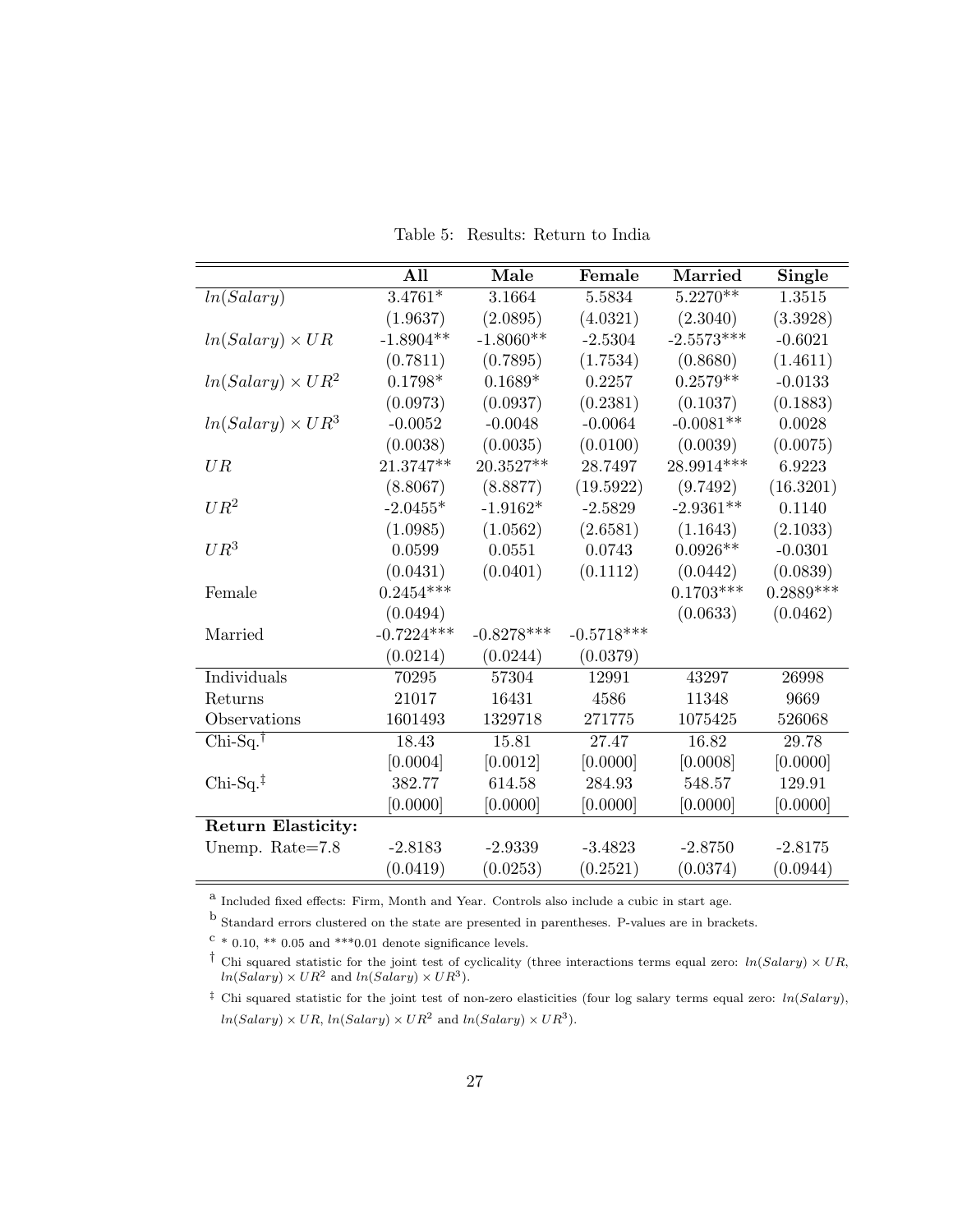Figure 1: Distribution of Tenure

<span id="page-27-0"></span>

Vertical lines represent the 3 and 6 year renewal/expiration dates for H−1B visas.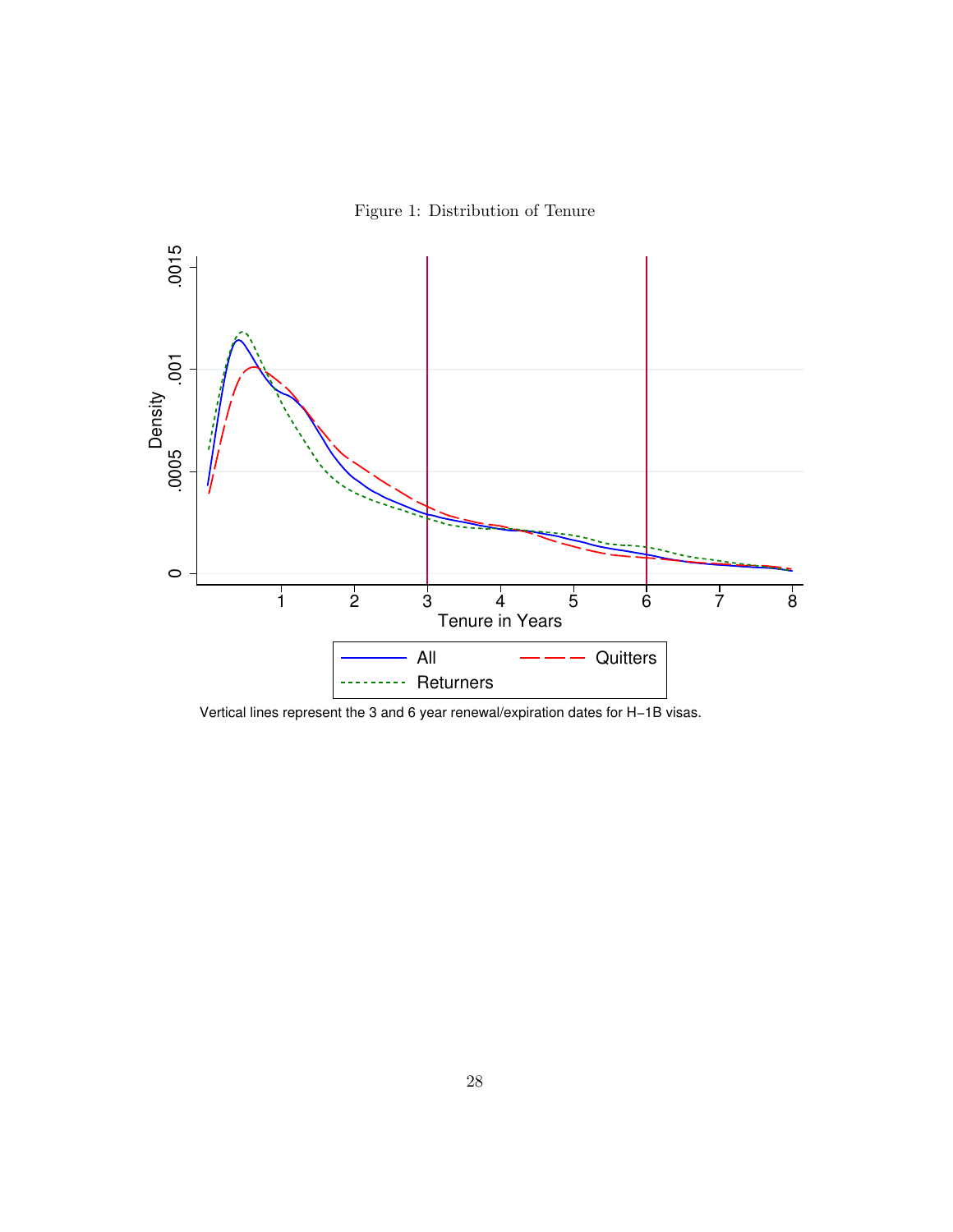

<span id="page-28-0"></span>Figure 2: Distribution of Tenure for Non-Censored Workers

Vertical lines represent the 3 and 6 year renewal/expiration dates for H−1B visas.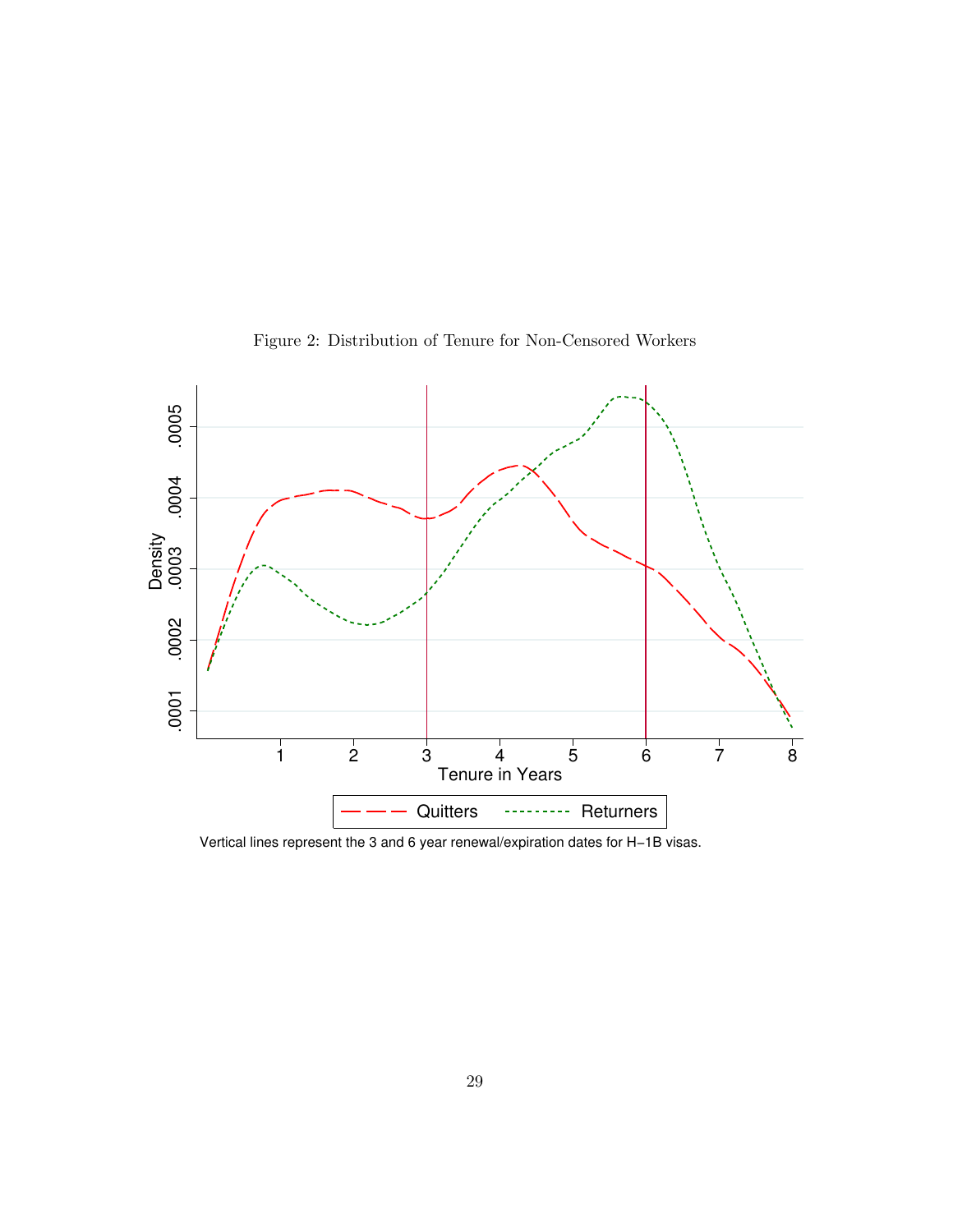<span id="page-29-0"></span>

Figure 3: Quit and Return Rates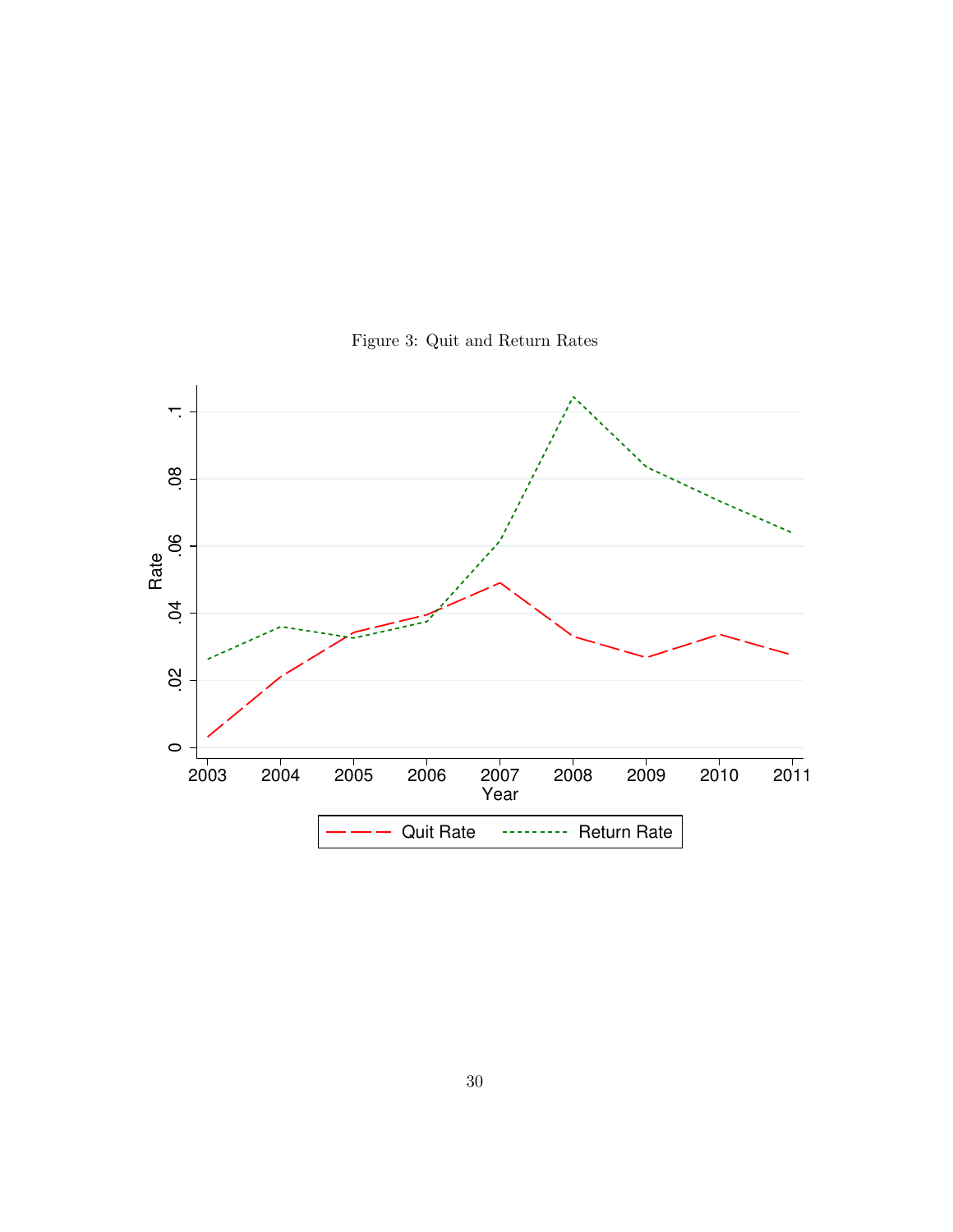

<span id="page-30-0"></span>Figure 4: Quit Elasticities Over the Business Cycle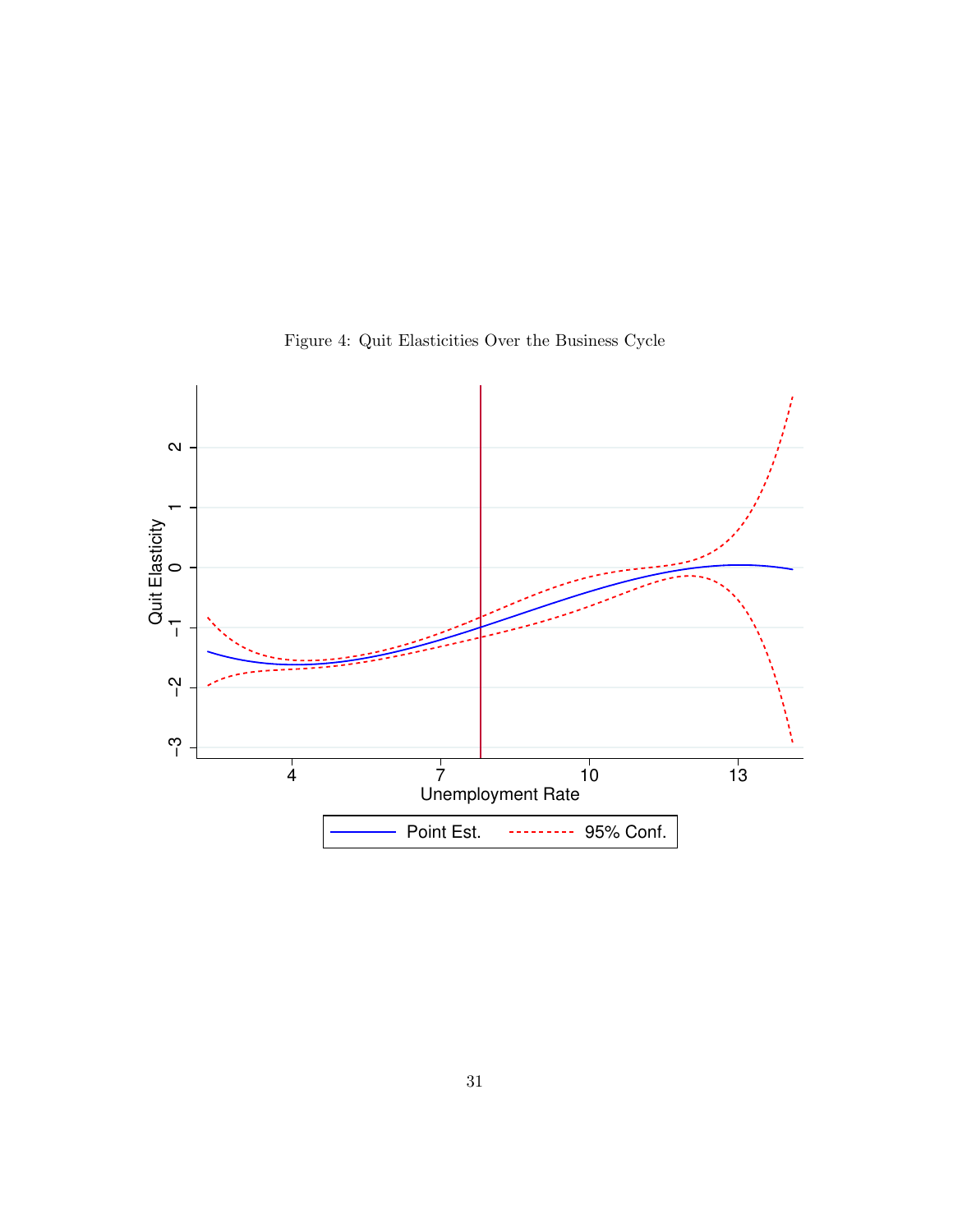

<span id="page-31-0"></span>Figure 5: Heterogeneity in Quit Elasticities Over the Business Cycle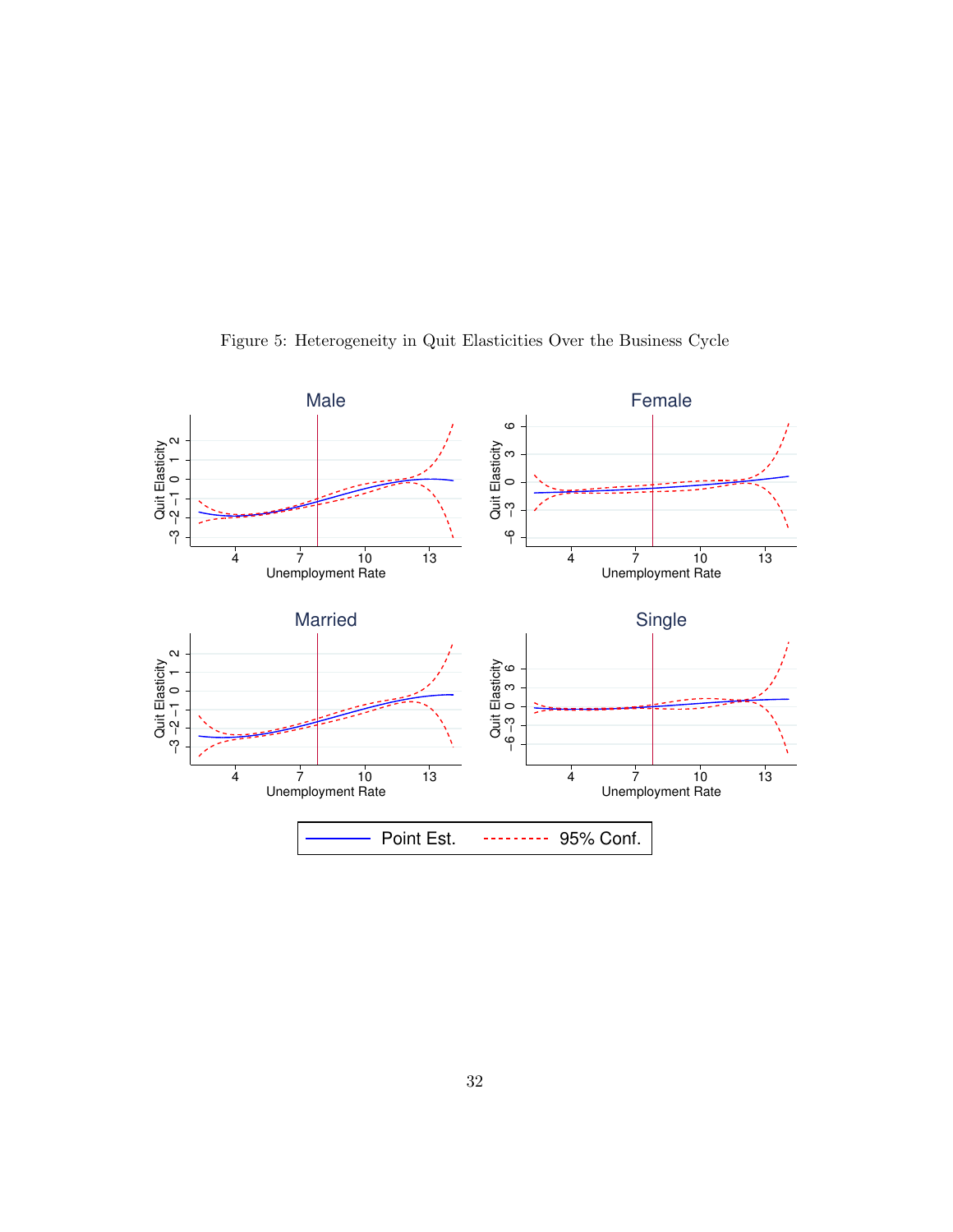

<span id="page-32-0"></span>Figure 6: Return Elasticities Over the Business Cycle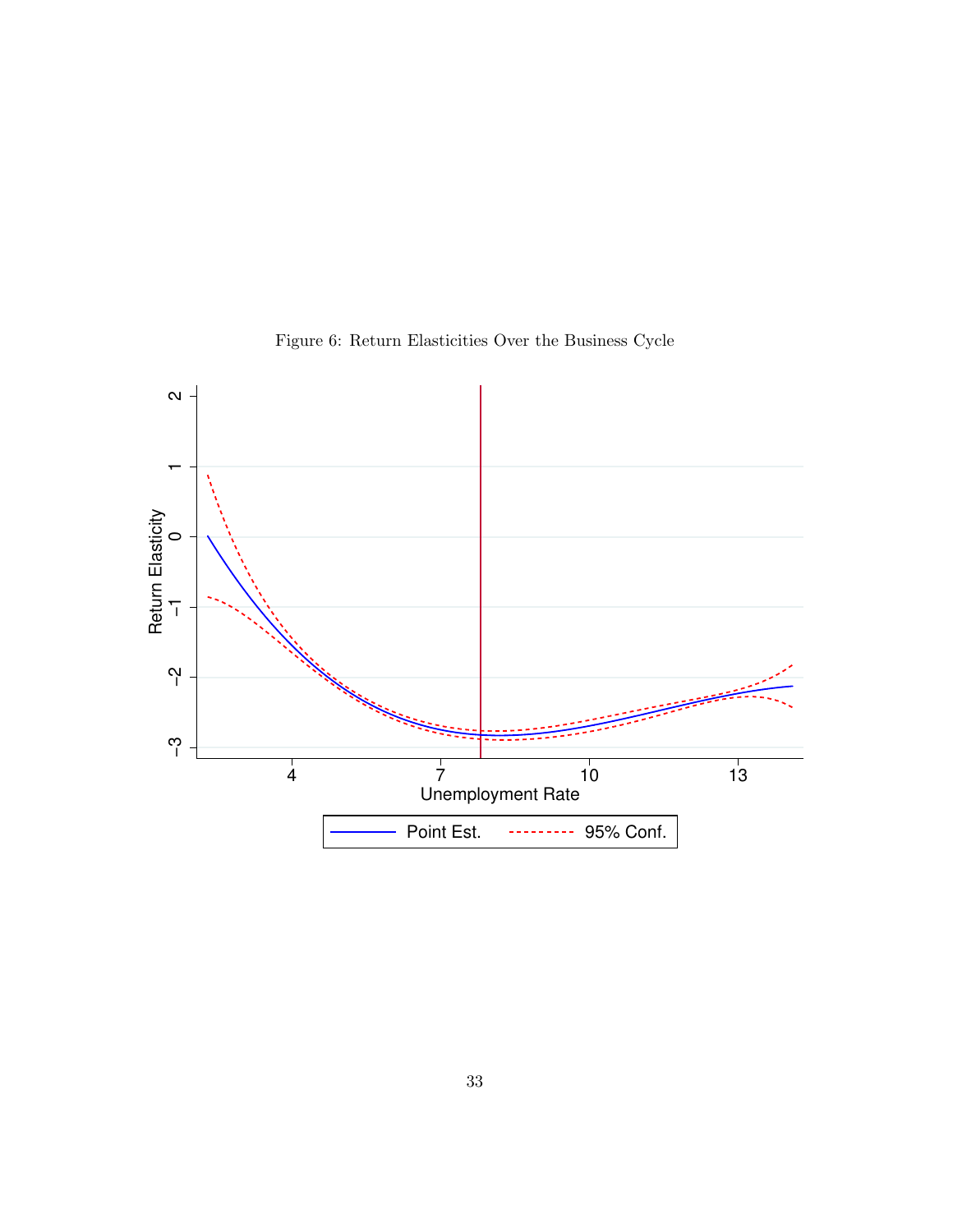

<span id="page-33-0"></span>Figure 7: Heterogeneity in Return Elasticities over the Business Cycle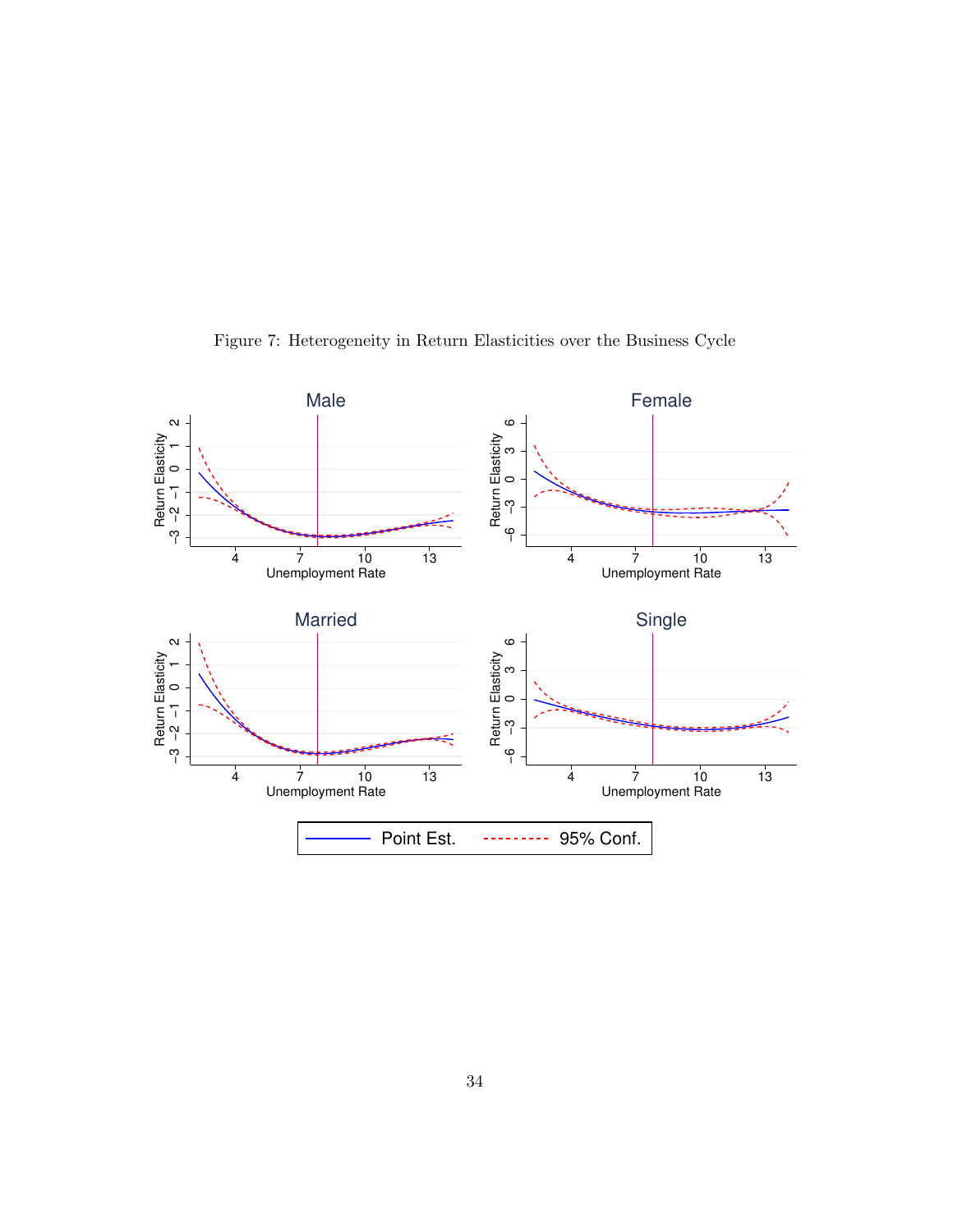<span id="page-34-0"></span>Figure 8: Previous Estimates of Elasticities: Kdensity Probability Density Function



Note: The green line shows the quit elasticities at our mean unemployment rate of 7.8%. The red lines displays the median estimate in the literature.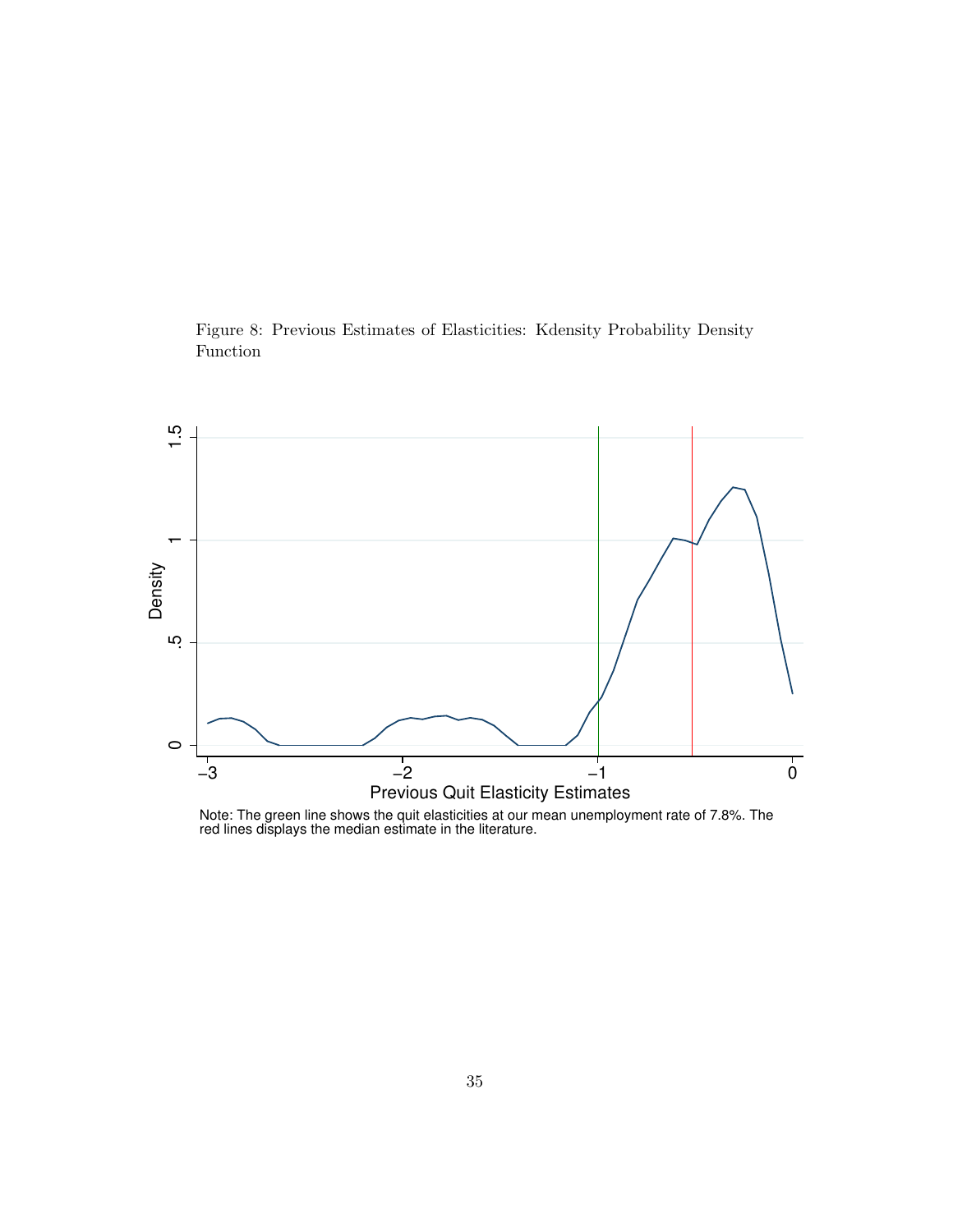Appendix Table and Figures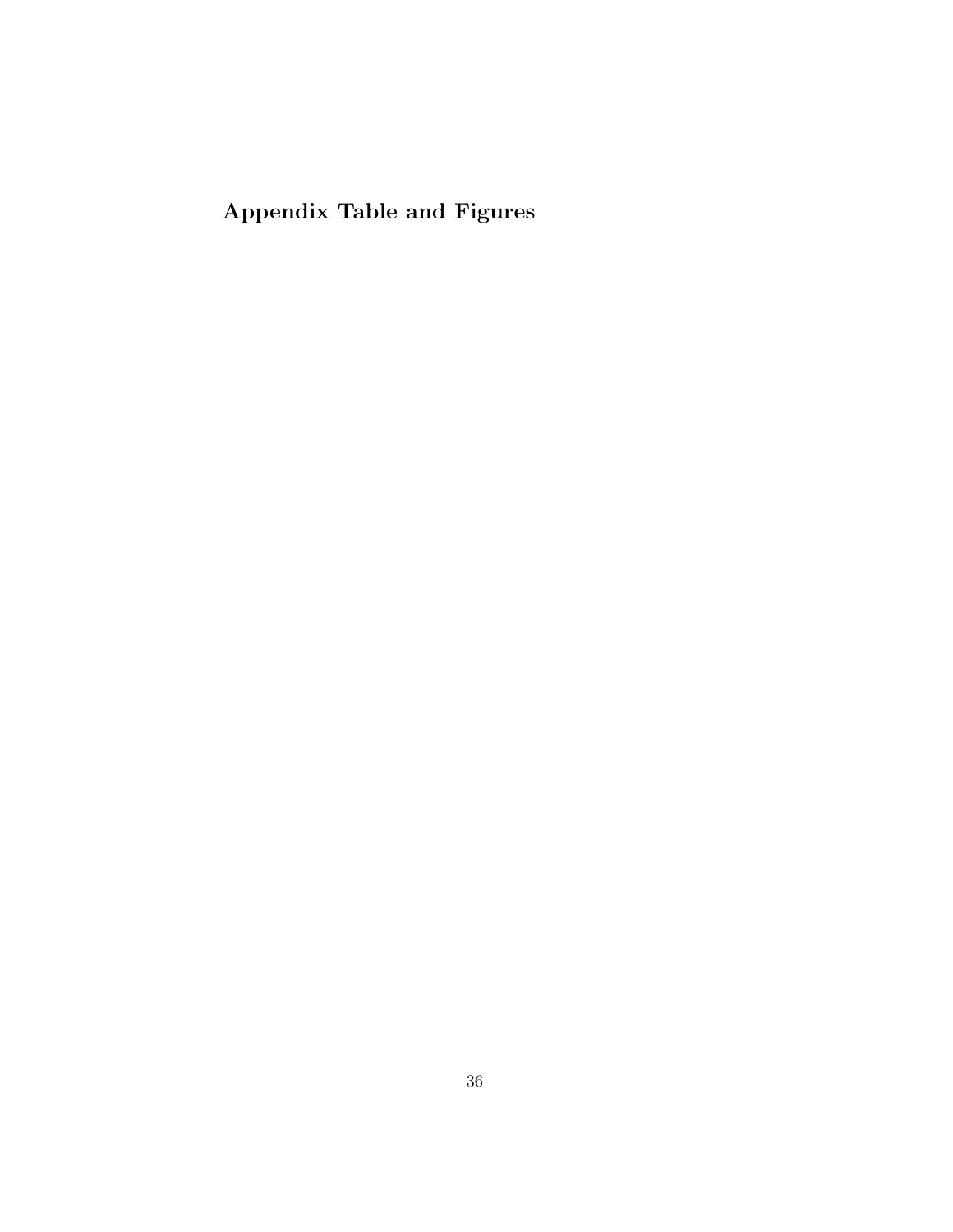|        |              | <b>Quit Elasticity</b> | <b>Return Elasticity</b> |              |  |
|--------|--------------|------------------------|--------------------------|--------------|--|
|        | Trim         | Full                   | Trim                     | Full         |  |
| Spec 1 | $-0.2975**$  | $-0.0320$              | $-2.2198***$             | $-1.6233***$ |  |
|        | (0.1259)     | (0.0342)               | $(0.0134)$ ***           | (0.0096)     |  |
| Spec 2 | $-1.0071***$ | $-0.6456***$           | $-2.3767***$             | $-1.5987***$ |  |
|        | (0.1082)     | (0.0188)               | (0.0188)                 | (0.0140)     |  |
| Spec 3 | $-1.1082***$ | $-0.6810***$           | $-2.6932***$             | $-1.6268***$ |  |
|        | (0.0688)     | (0.0094)               | (0.0332)                 | (0.0157)     |  |
| Spec 4 | $-0.9112***$ | $-0.5633***$           | $-2.7042***$             | $-1.7236***$ |  |
|        | (0.0877)     | (0.0148)               | (0.0332)                 | (0.0144)     |  |
| Spec 5 | $-0.9956***$ | $-0.5986***$           | $-2.8183***$             | $-1.7374***$ |  |
|        | (0.0856)     | (0.0136)               | (0.0306)                 | (0.0164)     |  |

Table 1: Elasticity Estimates: Income Trim Check

 $^{\rm a}$  These results are displayed at an unemployment rate of 6 percent. Specification 1 includes a cubic of unemployment, log salary, and the interaction between log salary and the cubic in unemployment, specification 2 adds controls for gender, marital status, start age, start age squared and start age squared, specification 3 adds firm indicators and specification 4 adds month and year indicators. Standard errors clustered on the state are presented in parentheses.

 $b * 0.10, ** 0.05$  and  $***0.01$  denote significance levels.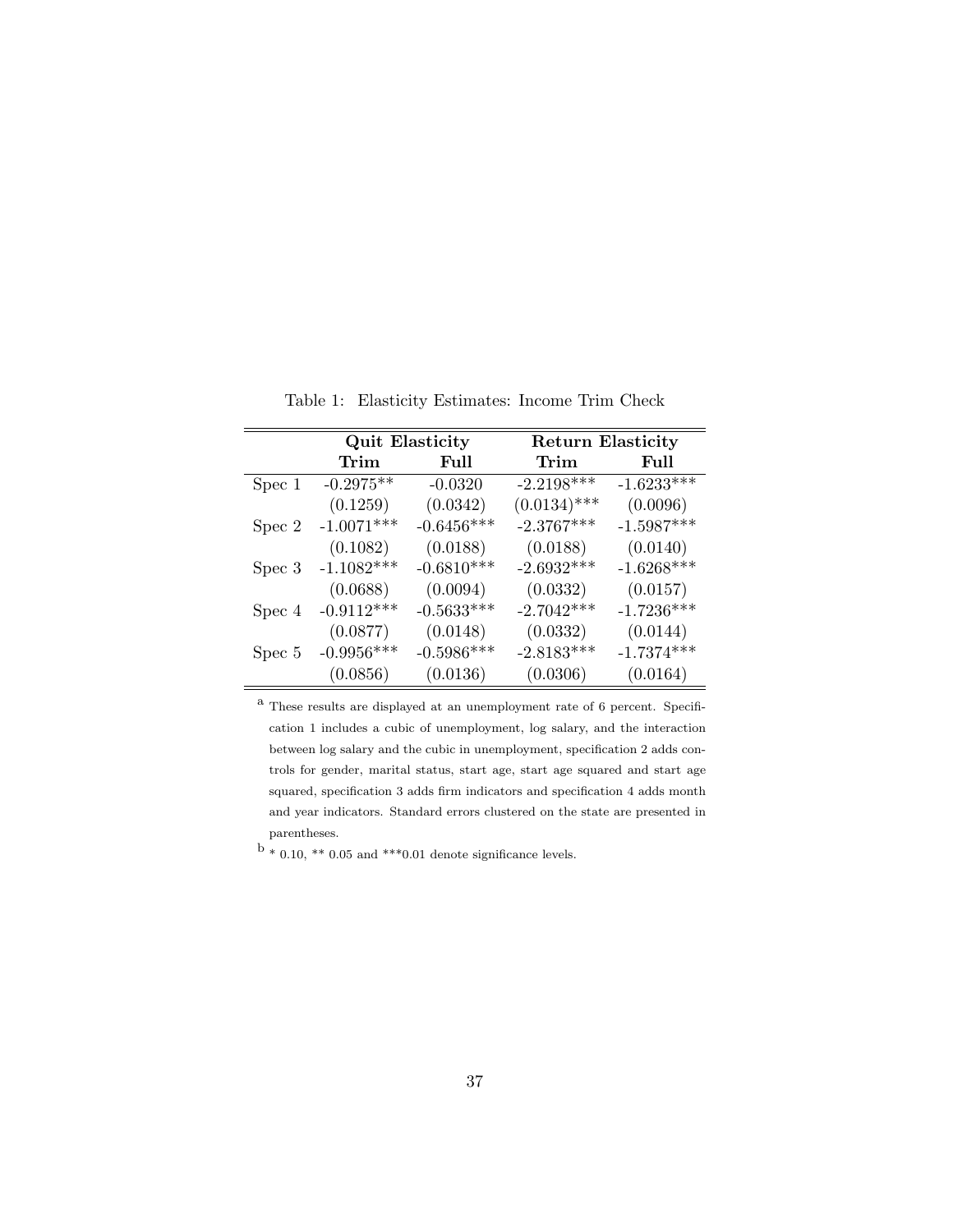Figure 1: Quit Elasticities Over the Business Cycle (No Trimming)

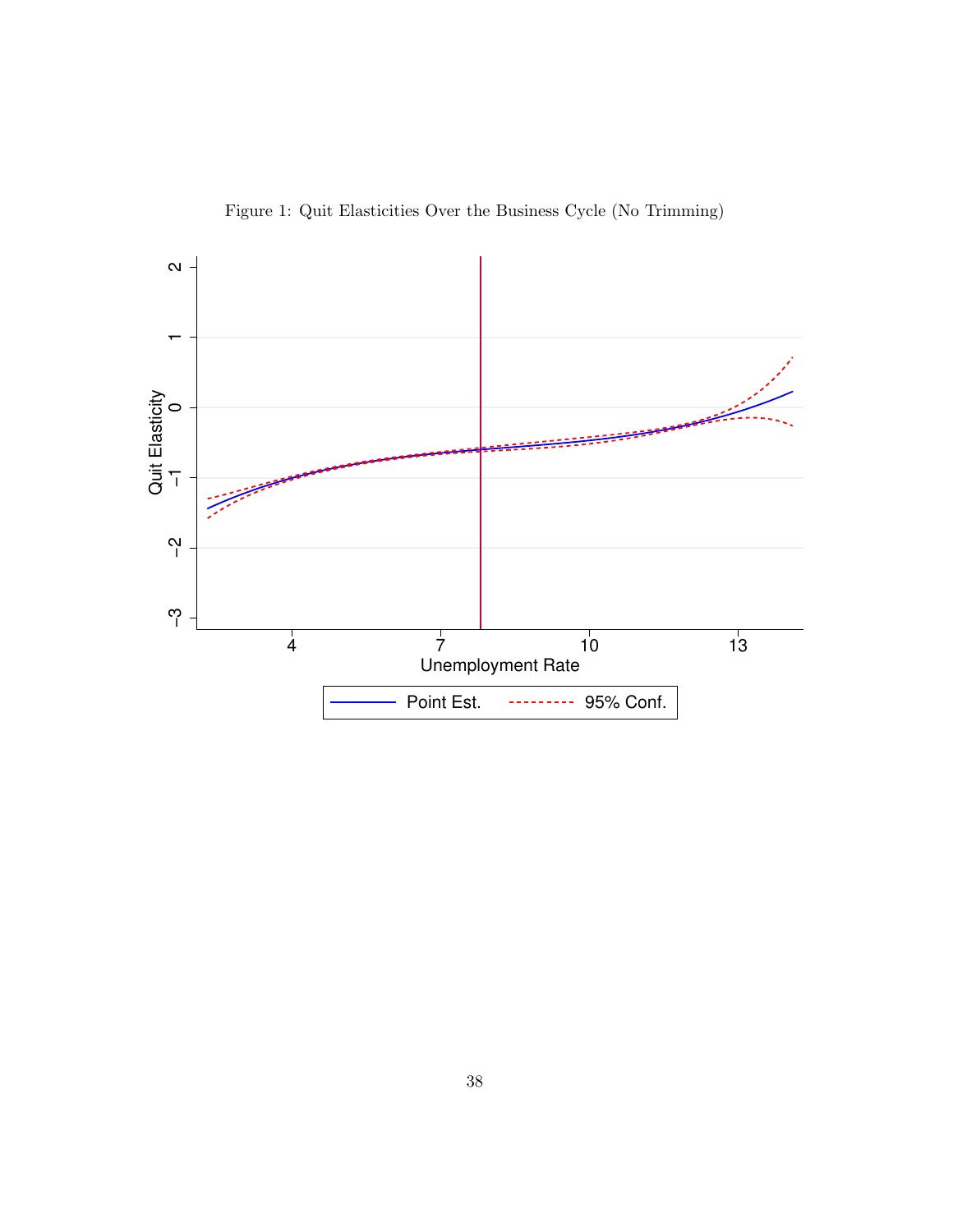

Figure 2: Return Elasticities Over the Business Cycle (No Trimming)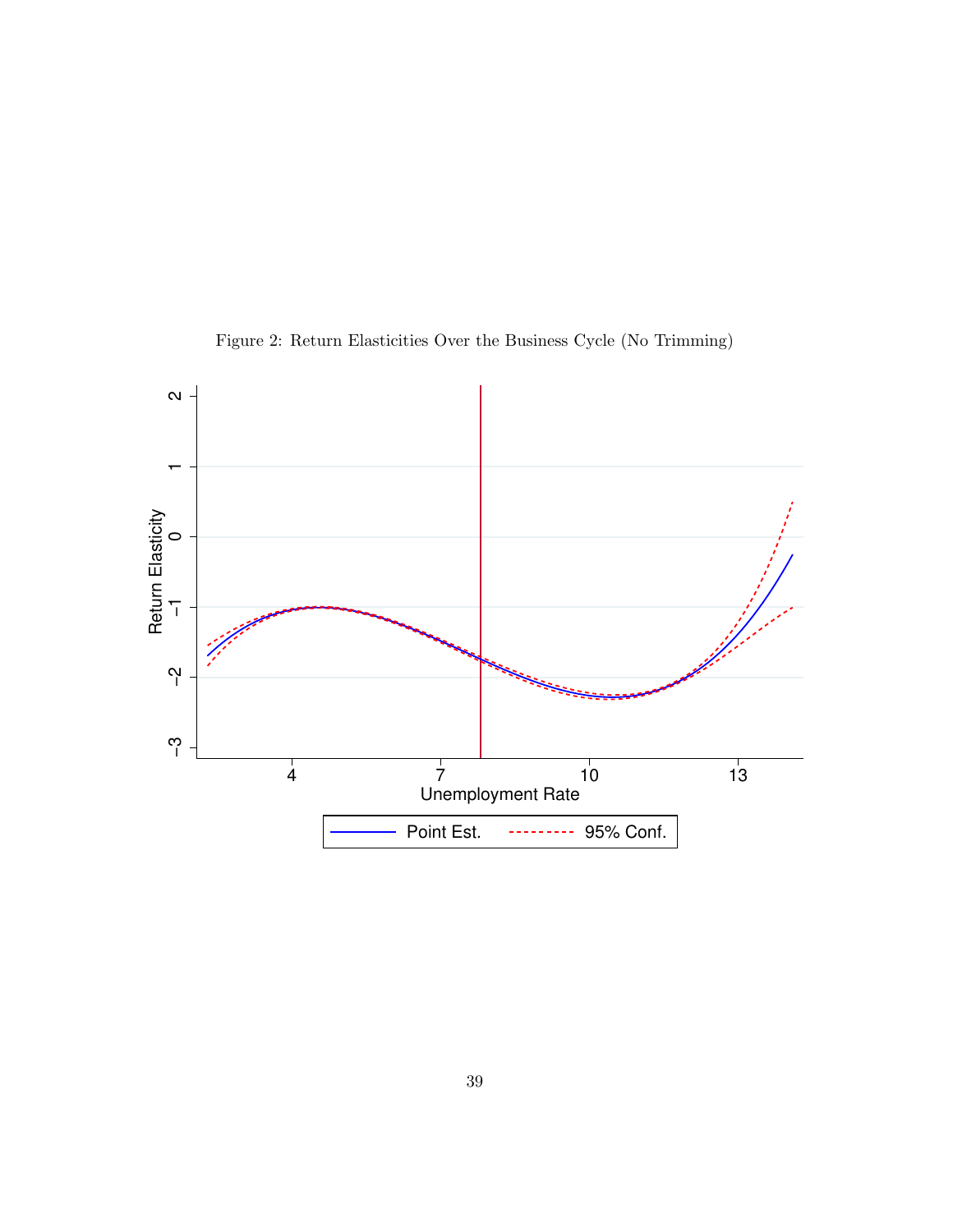

Figure 3: Quit Elasticities Over the Business Cycle (Quadratic in UR)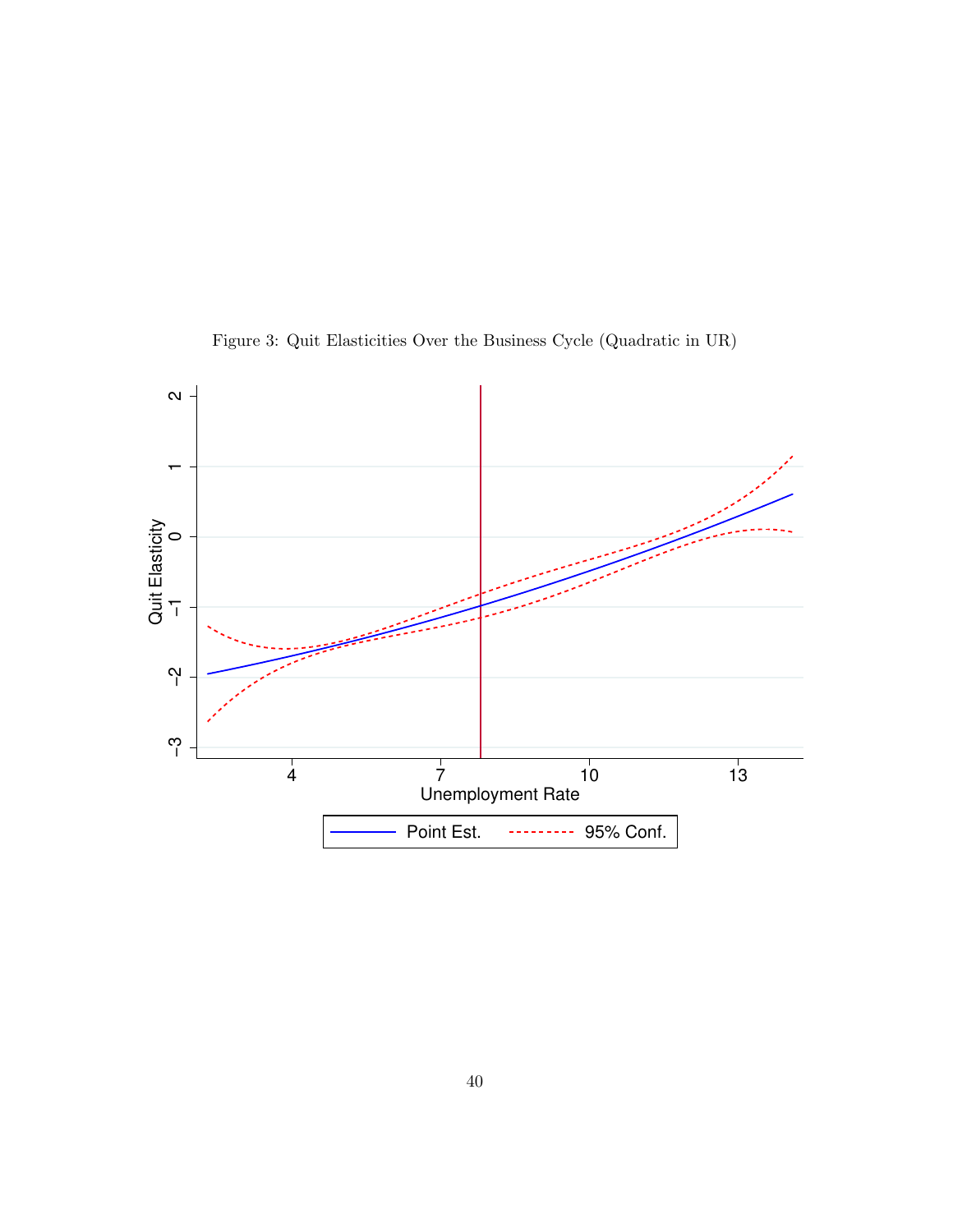

Figure 4: Return Elasticities Over the Business Cycle (Quadratic in UR)